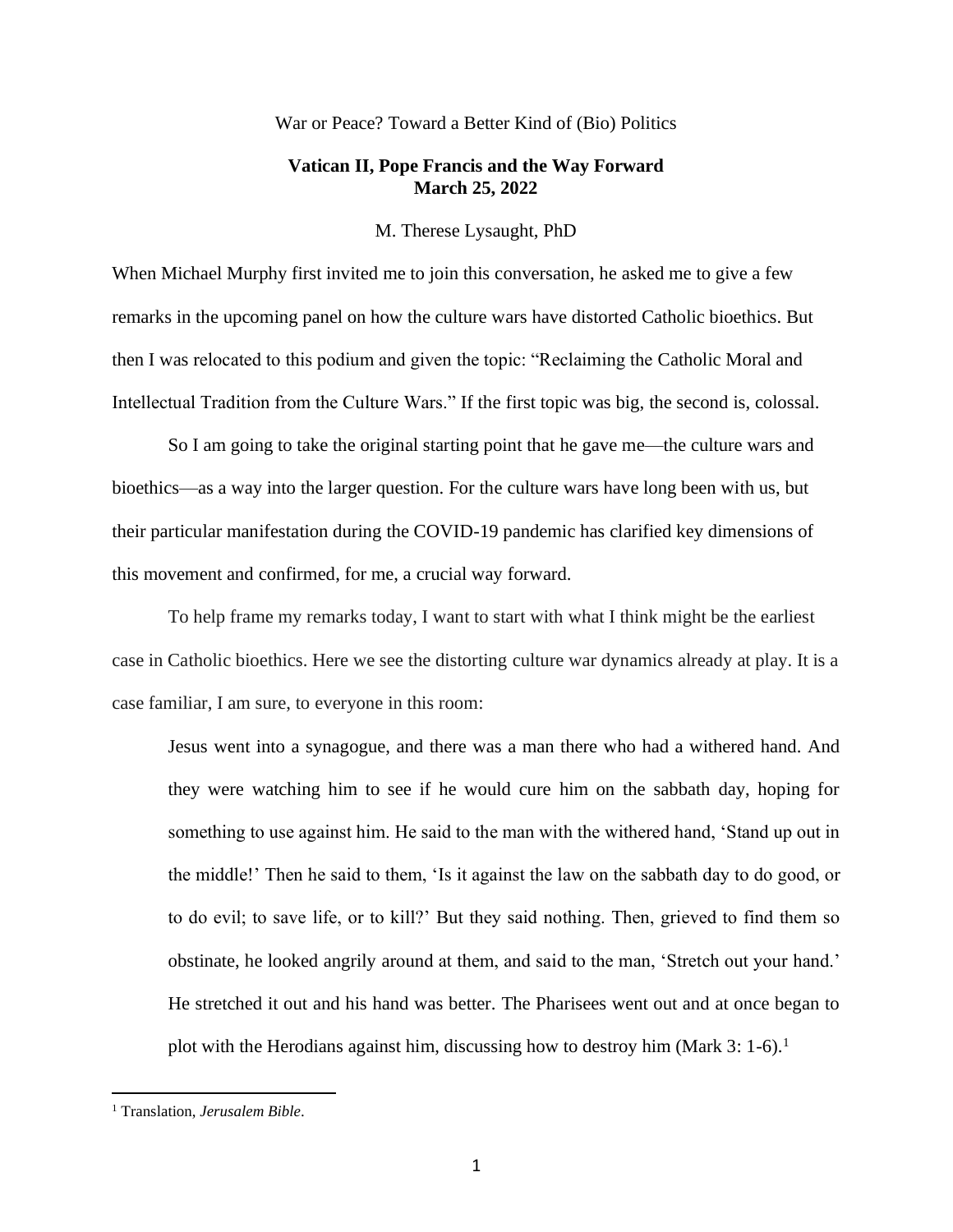Here we have, I would submit, the key players in the culture wars—the Pharisees (or, as I will call them for the purposes of this paper, the religious traditionalists<sup>2</sup>) in their unholy alliance with the Herodians; the man with the withered hand; and Jesus—who, standing at the center of the story points a way forward for us, beyond the contemporary manifestation of the culture wars, indicating how we might begin to move toward a truly post-conciliar Catholic moral and intellectual tradition, one shaped not by the imagination, tactics, and sequelae of war but rather by peace, reconciliation, and the flourishing of persons, communities, and creation.

#### 1. An Unholy Alliance

Before Jesus even walks into the synagogue, the stage has been set for a confrontation. We are only in chapter 3 of Mark's gospel, but the war is already simmering. In chapter 2, Jesus has forgiven the paralytic's sins, eaten with tax collectors, refused to make his disciples fast, and plucked corn on the Sabbath. So now, the religious traditionalists have laid a trap—and the teeth of that trap is the law.

Mark's depiction of the religious traditionalists—especially as they ally with the Herodians—reads strikingly like Massimo Borghesi's incisive account of a new variant of Catholic Americanism, described in his recent book *Catholic Discordance*. <sup>3</sup> Borghesi argues that this form of Catholicism that has emerged since the Council rests on "two pillars." The first pillar he calls "a strident Catho-capitalism." Here the Catholic tradition has been refashioned as

<sup>&</sup>lt;sup>2</sup> I have chosen this phrase "religious traditionalists" in order to use this passage as an interpretative framework for Borghesi's analysis below as well as to avoid using the word "Pharisee" pejoratively. I appreciate Damon Silver's correction that in the ancient Palestinian context, the Pharisees were actually innovators.

<sup>3</sup> Massimo Borghesi, *Catholic Discordance: Neoconservatism vs. the Field Hospital* (Collegeville, MN: Liturgical Press, 2021).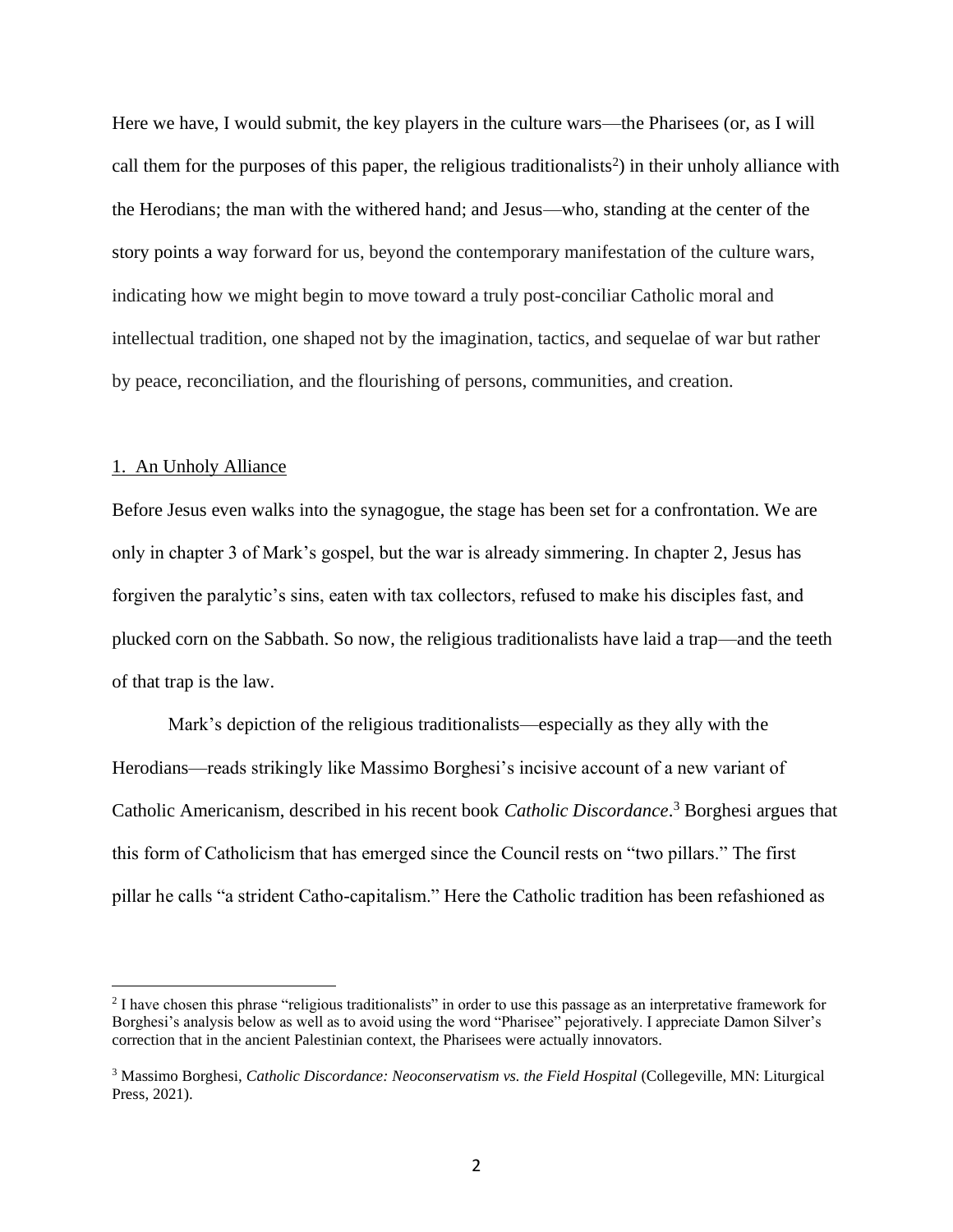an apology for the economic theory of neoliberalism.<sup>4</sup> For those erecting this pillar, who we might call the Herodians, Catholicism serves to support, justify, and advance a specific economic ideology and its particular understanding of the state and culture. Such a position requires a selective, partial—and quite distorted—presentation of the Catholic tradition, which Borghesi dissects in detail.

The second pillar is the culture wars, fought, as Borghesi notes, by traditionalists who have long "take[n] morality as their battleground."<sup>5</sup> The culture warriors claim to be defending "a specific set of values…that were rejected by the dominant culture"—unborn life, heterosexual marriage, the lives of the terminally ill.<sup>6</sup> While it has shifted since the early 1970s, the terrain of the culture wars had largely been co-extensive with Catholic bioethics. More recently, however, the language has become more expansive. Take, for example, University of Notre Dame political scientist Patrick Deneen. In a piece written three weeks ago, ostensibly about the war in Ukraine, Deneen claims the culture warriors are now fighting what he calls a "new biopolitical regime." This regime is run by those he calls the "disembodied 'laptop class," or "the Virtuals," a "woke" "radicalized messianic party, advancing its gnostic vision amid the ruins of the Christian

 $<sup>5</sup>$  Borghesi, 15-16.</sup>

6 Ibid., 44.

<sup>4</sup> Borghesi, *Catholic Discordance*, 15-16. Neoliberalism has two key planks. The first is their anthropology, which centers on a figure of the human person as a radically individual chooser who must be free to exercise his preferences. The second is the radical minimization of government in all areas except one: protecting the markets' freedom. Neoliberal economists, as Michel Foucault notes, argue for an "active, multiple, vigilant, and omnipresent" government intervention aimed at creating the possibility for a market economy (*Birth of Biopolitics*, 160). Correlatively, any other robust social or community entities which might impede the freedom of the individual or profit maximization—schools, churches, downtowns, unions—must also be delegitimated and/or dismantled. The primary tactics for limiting government and other social entities are captured in neoliberalism's three key dogmas: deregulation, liberalization, and privatization. These three planks of structural adjustment programs, sometimes referred to as 'austerity' measures, seek to reduce governmental engagement—by eliminating regulations (from safety to financial accountability), "liberalizing" or opening borders to maximize the free and efficient flow of capital (but notably not the free movement of people), and the sale of government-owned interests (such as utilities, schools, health systems, etc.) to private companies.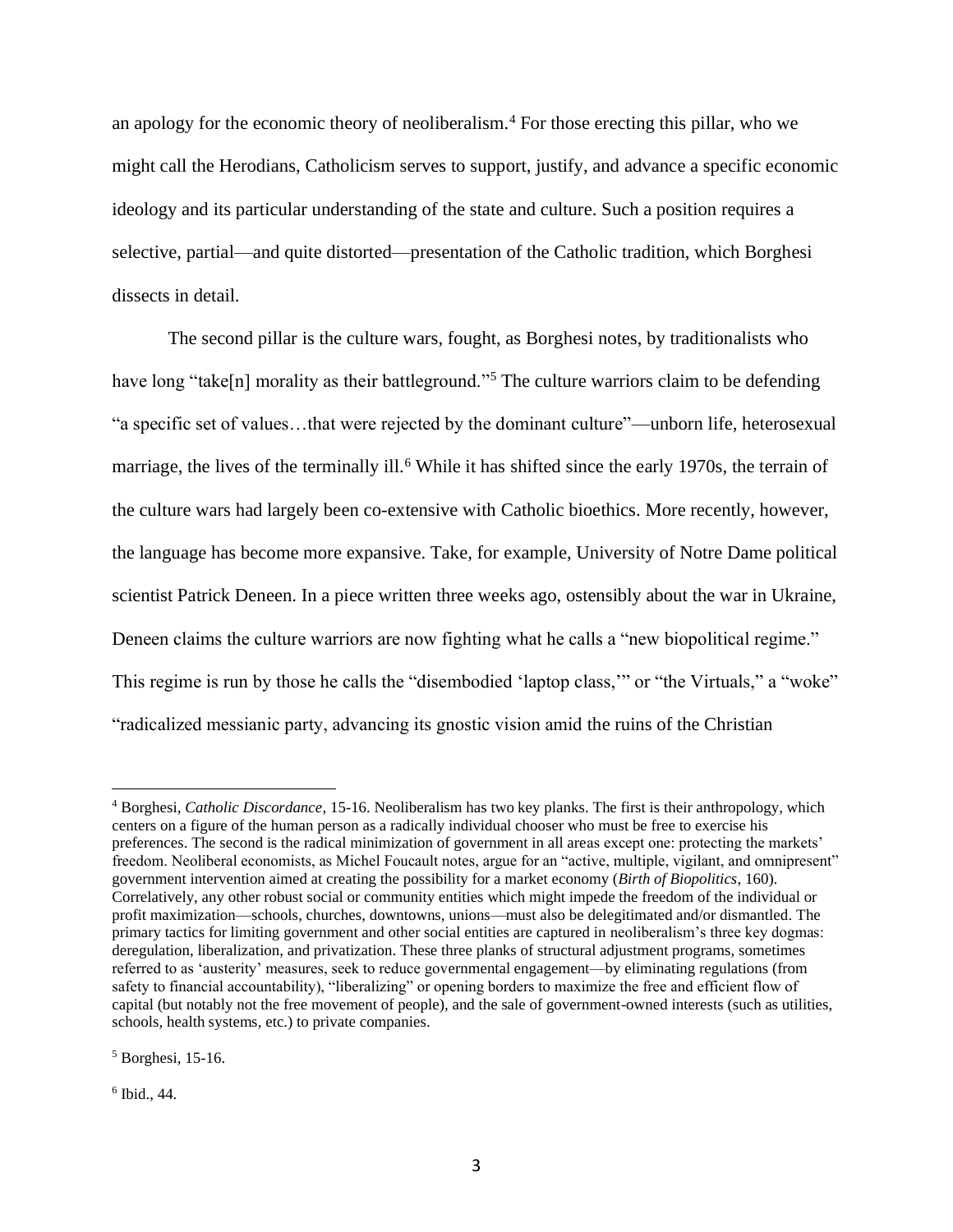civilization." They are "merely a new articulation of the revolutionary dream that was once vested in Communism," who disdain the working class, and who recently sought "to impose biopolitical dominion over all of human life during the suddenly irrelevant 'crisis' of the pandemic."<sup>7</sup> So what was once the landscape of bioethics has morphed into biopolitics and is now deeply interwoven with race, class, economics, and geopolitics.

Borghesi argues that these two pillars stand in an internal contradiction. They are, on their face, a sort of unholy alliance—a pragmatic plot, we might say, between the religious traditionalists and the Catho-capitalists. $8$  His assessment is plausible, for if one accepts neoliberalism—with its tenets of the radical freedom of the individual, the radical minimization of government, the relentless pursuit of economic efficiency, the elimination of mid-level or voluntary social organizations (including the church), and the endless "economization of everything"<sup>9</sup> —then the Catho-capitalists should readily accept abortion as a commodified service especially for the full economization of women, the freedom of individuals to marry whomever they wish, the promotion of physician-assisted suicide and euthanasia to eliminate non-productive persons, and so forth. These practices are simply the logical outcomes of neoliberalism as not only an economic theory but a wider cultural ideology.<sup>10</sup>

<sup>7</sup> Patrick Deneen, "Russia, America, and the Danger of Political Gnosticism: What Eric Voegelin Can Teach Us About Today's International Crisis," *The Postliberal Order* (Substack), March 2, 2022 [\(https://postliberalorder.substack.com/p/russia-america-and-the-danger-of?s=r\)](https://postliberalorder.substack.com/p/russia-america-and-the-danger-of?s=r).

<sup>8</sup> Borghesi: "To oppose the threat [posed by Pope Francis], the neocon movement, with its dual religious and secular soul, would join forces with Catholic conservativism, both American and European, which had stratified since the 1990s. Hence the strange alliance between conservative [neo]liberals and Catholic reactionaries hostile to the Second Vatican Council that would constitute the shock wave against the Francis pontificate. Conservative [neo]liberals and Catholic traditionalists—diametrically opposed on the topic of the value of modernity—combined forces in the ethical battle against relativism and in unquestioning fidelity to the Western-capitalist model" (145- 146).

<sup>9</sup> The *Freakonomics* franchise launched by Chicago School of Economics faculty Steven Levitt in collaboration with Stephen Dubner captures this goal of neoliberalism in the subtitle of their original book, casting economics as "The Hidden Side of Everything." See: [https://freakonomics.com/.](https://freakonomics.com/)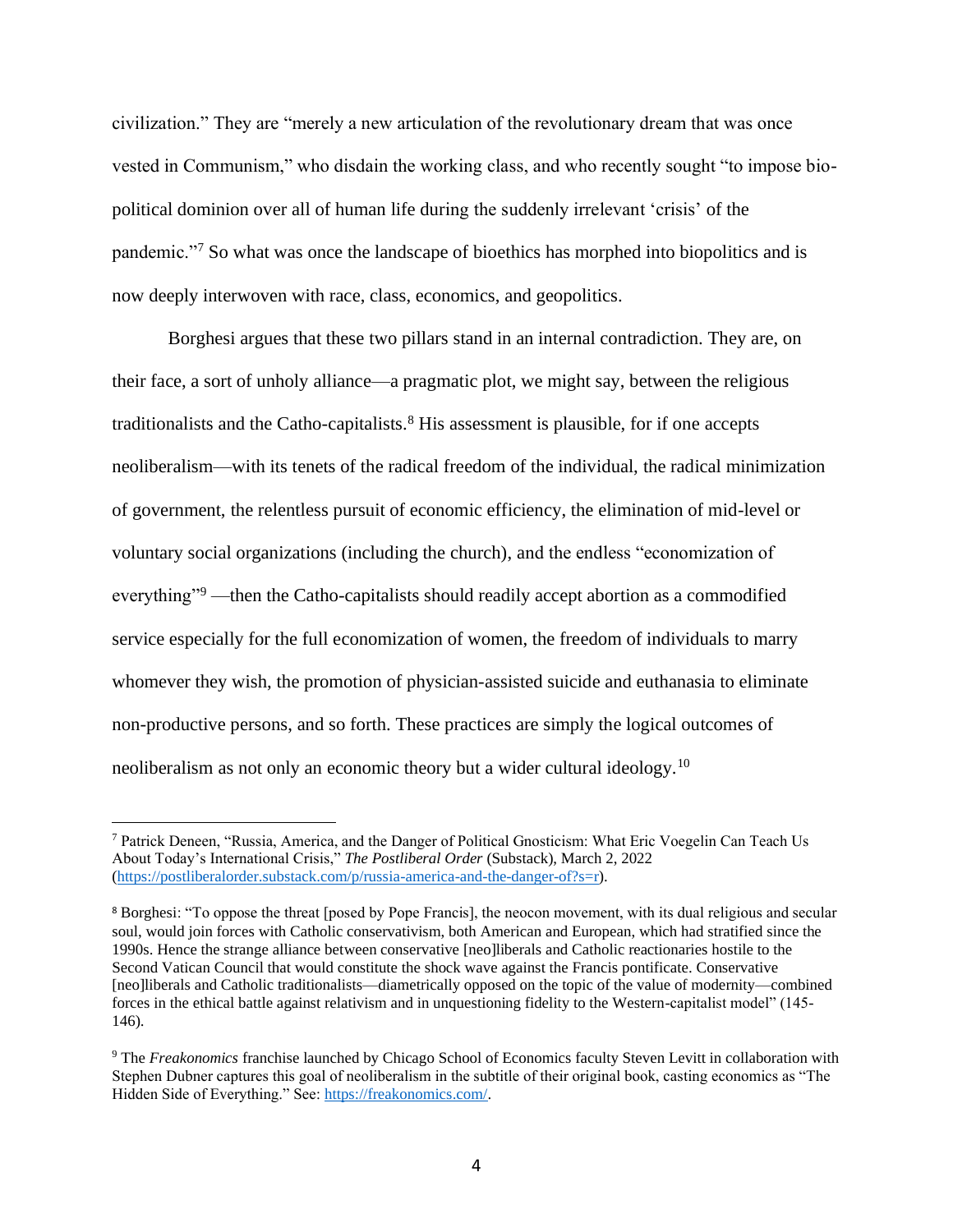But they don't. The proponents of this odd American Catholic *melange* strenuously reject these social and moral ramifications. They refuse to admit, Borghesi argues, that the new capitalist model that they unconditionally embrace is the "real engine" of these practices, creating and requiring the relativism and individualism they vehemently oppose.<sup>11</sup>

But are these two pillars really in contradiction? Before March 2020, I would have largely agreed with him on this point. But as the pandemic has brought to light so many previously 'invisible' realities around the globe, it has also laid bare that these two seemingly contradictory pillars are rather two faces of the same neoliberal ideology. This became clear this past summer, when some among the small but amplified minority of Catholics who opposed the COVID-19 vaccines stunningly began using the mantra "my body, my choice."<sup>12</sup> But beyond that moment of dark comedy, the language used by anti-vax Catholics is deeply neoliberal.<sup>13</sup>

<sup>&</sup>lt;sup>10</sup> As many have ably argued, since its ascendence to global hegemony the mid-1970s, the elements of neoliberal logic have transformed almost every social, political, cultural, moral, interpersonal, and psychological space of our lives and culture. For just a few titles, see Bruce Rogers-Vaughn, *Caring for Souls in a Neoliberal Age* (Palgrave MacMillan, 2016); Wendy Brown, *Undoing the Demos: Neoliberalism's Stealth Revolution* (Princeton University Press, 2017); David Harvey, *A Brief History of Neoliberalism*. Oxford: Oxford University Press, 2008; and Adam Kotsko, "The Many Deaths of Neoliberalism," *The Bias Magazine* (August 9, 2021): [https://christiansocialism.com/neoliberalism-joe-biden-covid-demons-theology/.](https://christiansocialism.com/neoliberalism-joe-biden-covid-demons-theology/)

<sup>&</sup>lt;sup>11</sup> Borghesi, *Catholic Discordance*, 44. Or as he states: "A profound dualism comes to light in Novak's work between the defense of the values of life, with the fight against abortion and euthanasia, and the total acceptance of the neoliberal [liberal-capitalist] model celebrated as a direct expression of personal freedom introduced into the world by Christianity" (54).

 $12$  As a number of commentators have noted, the Catholic anti-vax arguments ironically mirror the structure of the pro-choice arguments advanced for abortion, euthanasia, physician-assisted suicide and more. Captured in the slogan "my body, my choice," both positions resist both *religious* and governmental regulation of a medical procedure. They champion the freedom of individual choice based solely on the principle of autonomy. In both instances, no morally overriding reasons are required, as the choice is deeply personal, even if that "choice" threatens the life or health of another person—or even the chooser him or herself. See Michael Sean Winters, "National Catholic Bioethics Center Still Wishy-Washy on Vaccine Mandates," *NCR* (August 20, 2021), [https://www.ncronline.org/news/coronavirus/distinctly-catholic/national-catholic-bioethics-center-still-wishy](https://www.ncronline.org/news/coronavirus/distinctly-catholic/national-catholic-bioethics-center-still-wishy-washy-vaccine)[washy-vaccine;](https://www.ncronline.org/news/coronavirus/distinctly-catholic/national-catholic-bioethics-center-still-wishy-washy-vaccine) and Jason T. Eberl and Tobias Winright, "Catholics Have No Grounds To Claim Exemption from COVID Vaccine Mandates," *NCR* (August 17, 2021), [https://www.ncronline.org/news/coronavirus/catholics-have](https://www.ncronline.org/news/coronavirus/catholics-have-no-grounds-claim-exemption-covid-vaccine-mandates)[no-grounds-claim-exemption-covid-vaccine-mandates.](https://www.ncronline.org/news/coronavirus/catholics-have-no-grounds-claim-exemption-covid-vaccine-mandates)

<sup>&</sup>lt;sup>13</sup> It appears that at least once source of the current resistance to public health measures designed to curb the spread of the COVID-19 virus has been coming from neoliberal think tanks and donors following the same strategies used to resist climate change policies. See David Gorski and Gavin Yamey, "Covid-19 and the New Merchants of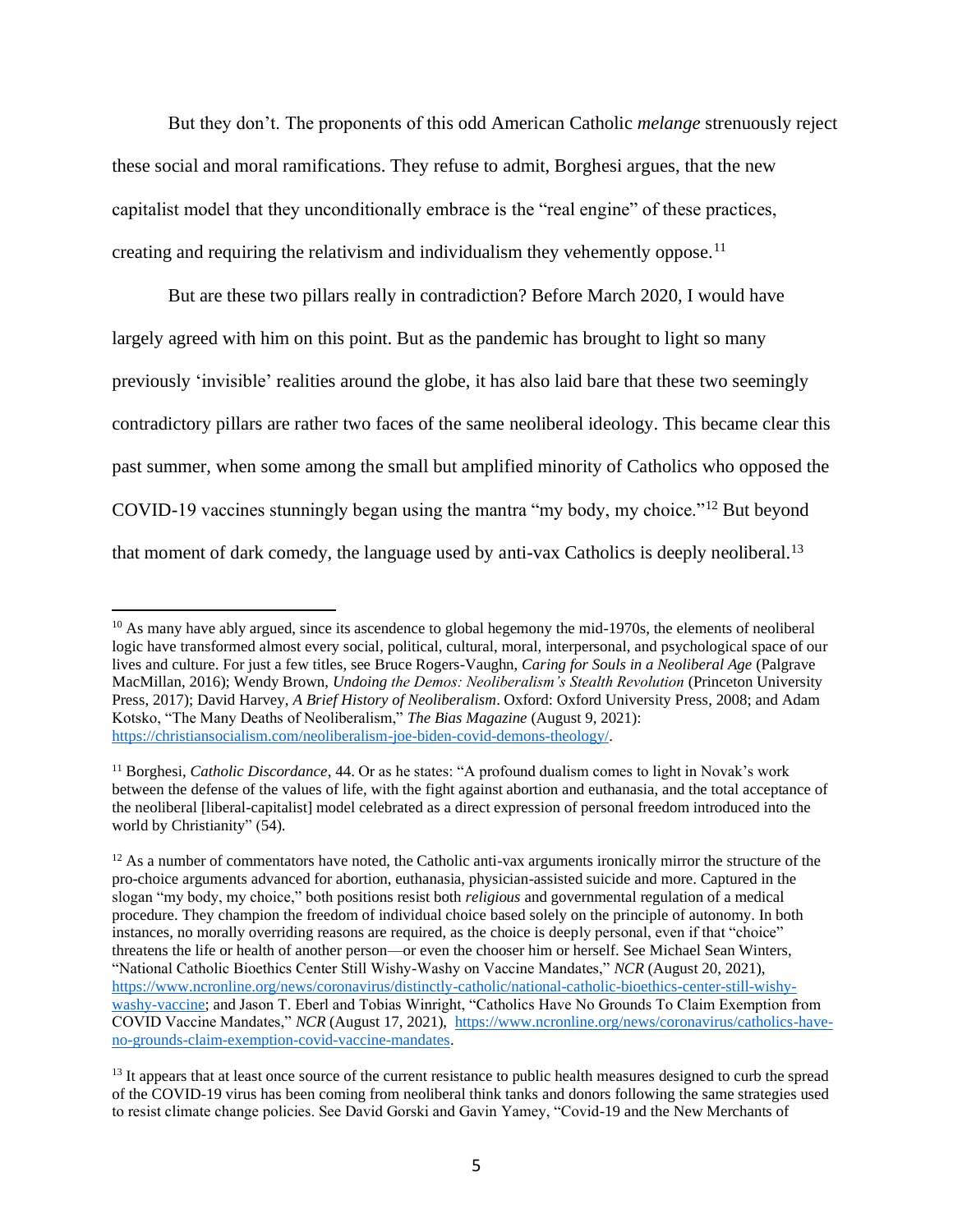Here we hear the same anthropology—a radically disconnected decision-maker empowered to choose their own preferences based solely on their autonomy, now renamed 'a right to conscience.' Echoing the neoliberal dogma of privatization, we heard that "the vaccination question is a deeply personal issue."<sup>14</sup> Following the neoliberal dogma of deregulation, these Catholics opposed any infringement on individual or corporate freedom, be it from local, state, or federal government but also from any other organization—be it an employer, hospital, longterm care facility, school, diocese, *or even a magisterial body*. 15

These arguments—espoused by a few Catholic bishops and a few too many Catholics echo, cite, or draw on materials prepared and disseminated by the National Catholic Bioethics Center. In the opinion of many, the NCBC materials misrepresent Church teaching on these questions by cherry-picking sentences from authoritative documents and distorting their

Doubt," *The BMJ Opinion* (September 13, 2021), [https://blogs.bmj.com/bmj/2021/09/13/covid-19-and-the-new](https://blogs.bmj.com/bmj/2021/09/13/covid-19-and-the-new-merchants-of-doubt/#content)[merchants-of-doubt/#content.](https://blogs.bmj.com/bmj/2021/09/13/covid-19-and-the-new-merchants-of-doubt/#content) Although neoliberalism has been the dominant ideology of both US political parties since 1980, vaccine resistance is clearly a partisan issue; see Alec Tyson, Cary Funk, Brian Kennedy, and Courtney Johnson, "Majority in U.S. Says Public Health Benefits of COVID-19 Restrictions Worth the Costs, Even as Large Shares Also See Downsides," Pew Research Center (September 15, 2021), [https://www.pewresearch.org/science/2021/09/15/covid19-restrictions-appendix/.](https://www.pewresearch.org/science/2021/09/15/covid19-restrictions-appendix/)

<sup>14</sup> Colorado Catholic Conference, 2021. This echoes a secular position—increasingly championed in the US context—that construes 'religious' beliefs as any position that is 'sincerely and personally held'. See, e.g., Naval Postgraduate School, "Religious Belief vs Personal Belief" (2021), [https://nps.edu/web/eeo/religious-belief-vs.](https://nps.edu/web/eeo/religious-belief-vs.-personal-belief) [personal-belief.](https://nps.edu/web/eeo/religious-belief-vs.-personal-belief) As Ruth Graham notes, "the [US] Equal Employment Opportunity Commission has specified that religious objections do not have to be recognized by an organized religion and can be beliefs that are new, uncommon or "seem illogical or unreasonable to others" ("Vaccine Resisters Seek Religious Exemptions. But What Counts as Religious?" *New York Times* (September 11, 2021)[, https://www.nytimes.com/2021/09/11/us/covid](https://www.nytimes.com/2021/09/11/us/covid-vaccine-religion-exemption.html)[vaccine-religion-exemption.html\)](https://www.nytimes.com/2021/09/11/us/covid-vaccine-religion-exemption.html). Thus, a number of Catholic bishops—with the help of the National Catholic Bioethics Center—have substituted a secular, neoliberal account of religious belief that is deeply at odds with that of the Catholic tradition.

<sup>&</sup>lt;sup>15</sup> In opposing efforts by businesses, hospitals, and universities to require their employees and students to be vaccinated against COVID-19, the US Colorado Catholic Conference stated: "We always remain vigilant when any bureaucracy seeks to impose uniform and sweeping requirements on a group of people in areas of personal conscience. Throughout history, human rights violations and a loss of respect for each person's God-given dignity often begin with government mandates that fail to respect the freedom of conscience. In the case of the COVID-19 vaccine, we are convicted that the government should not impose medical interventions on an individual or group of persons. We urge respect for each person's convictions and personal choices." Colorado Catholic Conference, "A Letter from the Bishops of Colorado on COVID-19 Vaccine Mandates," August 6, 2021, [https://denvercatholic.org/a-letter-from-the-bishops-of-colorado-on-covid-19-vaccine-mandates/.](https://denvercatholic.org/a-letter-from-the-bishops-of-colorado-on-covid-19-vaccine-mandates/)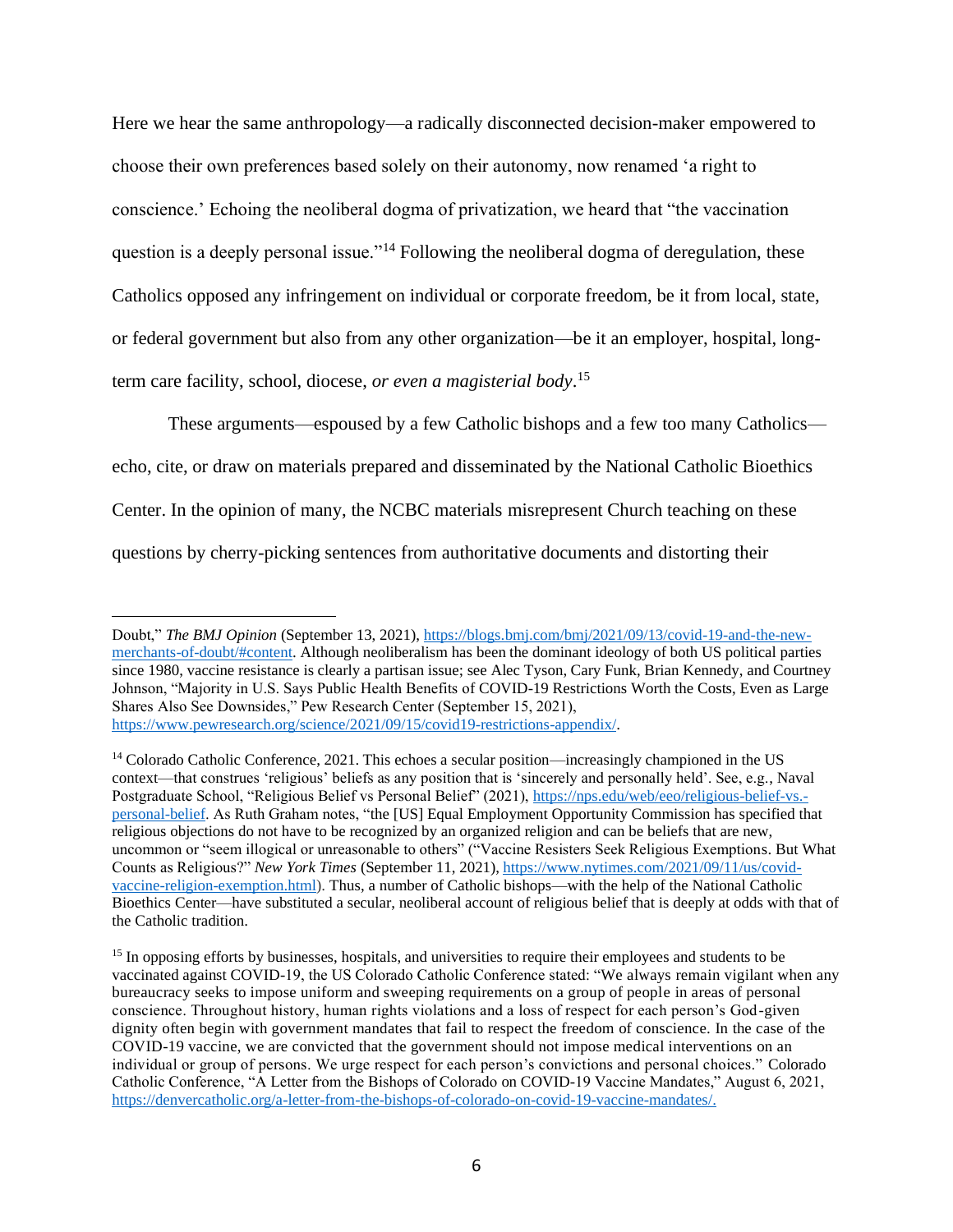meaning.<sup>16</sup> But more troublingly, the NCBC has also had no qualms directly challenging the Holy Father. As I have detailed elsewhere, their template for religious vaccine exemptions makes clear to state that "conscience is the aboriginal Vicar of Christ." Now, all faithful Catholics know that the Vicar of Christ is, at least according to Catholic Answers, "a title of the pope implying his supreme and universal primacy, both of honor and of jurisdiction, over the [Church](https://www.catholic.com/encyclopedia/church-the) of Christ."<sup>17</sup> Thus, the NCBC's assertion of the priority of an individual's conscience over against Pope Francis could not be more explicit.<sup>18</sup> Every Catholic is their own Pope, their own magisterium. Similarly, the NCBC's Fr. Tad Padolczyk elsewhere dismissed Pope Francis's guidance on the COVID-19 vaccines as merely his "personal judgements" or "personal opinion."<sup>19</sup> Beyond these unsubtle challenges to Holy Father's authority, the NCBC released its own statement about the morality of the COVID-19 vaccines 2-3 weeks prior to (December 8, 2021) the analyses by the CDF (Dec. 21) and the Dicastery for Integral Human Development (Dec. 29). But although the NCBC position differed significantly from these Vatican statements, they took no steps to revise their original statement in light of magisterial teaching.<sup>20</sup>

<sup>16</sup> See, e.g., the NCBC Vaccine Exemption Template Letter

[<sup>\(</sup>https://static1.squarespace.com/static/5e3ada1a6a2e8d6a131d1dcd/t/6124ec291ca627394c21673a/1629809706093/](https://static1.squarespace.com/static/5e3ada1a6a2e8d6a131d1dcd/t/6124ec291ca627394c21673a/1629809706093/Catholic+Vaccine+Exemption+Template+Letter.pdf) [Catholic+Vaccine+Exemption+Template+Letter.pdf\)](https://static1.squarespace.com/static/5e3ada1a6a2e8d6a131d1dcd/t/6124ec291ca627394c21673a/1629809706093/Catholic+Vaccine+Exemption+Template+Letter.pdf), as well as their statement on vaccine mandates: [https://www.ncbcenter.org/ncbc-news/vaccinemandatestatement.](https://www.ncbcenter.org/ncbc-news/vaccinemandatestatement)

<sup>&</sup>lt;sup>17</sup> Catholic Answers, "Vicar of Christ," <https://www.catholic.com/encyclopedia/vicar-of-christ>

<sup>&</sup>lt;sup>18</sup> M. Therese Lysaught, "Catholics Seeking Religious Exemptions Must Follow True Church Teaching on Conscience," *NCR*, September 21, 2021, [https://www.ncronline.org/news/opinion/catholics-seeking-religious](https://www.ncronline.org/news/opinion/catholics-seeking-religious-exemptions-vaccines-must-follow-true-church-teaching)[exemptions-vaccines-must-follow-true-church-teaching](https://www.ncronline.org/news/opinion/catholics-seeking-religious-exemptions-vaccines-must-follow-true-church-teaching)

<sup>19</sup> <https://www.catholicnews.com/vaccine-mandates-open-door-for-bishops-to-discern-an-appropriate-action/>

<sup>&</sup>lt;sup>20</sup> Notably, the NCBC began a steady strum of propaganda against the COVID-19 vaccines as early as April 17, 2020—well before the vaccines were even available; see e.g., [https://www.ncbcenter.org/ncbc-news/liveactionorg](https://www.ncbcenter.org/ncbc-news/liveactionorg-the-truth-about-covid-19-vaccines-cells-from-aborted-children-and-fetal-tissue-research)[the-truth-about-covid-19-vaccines-cells-from-aborted-children-and-fetal-tissue-research;](https://www.ncbcenter.org/ncbc-news/liveactionorg-the-truth-about-covid-19-vaccines-cells-from-aborted-children-and-fetal-tissue-research) [https://www.ncbcenter.org/ncbc-news/eurasia-review-pro-life-leaders-call-for-coronavirus-vaccine-without](https://www.ncbcenter.org/ncbc-news/eurasia-review-pro-life-leaders-call-for-coronavirus-vaccine-without-abortion-ties)[abortion-ties; https://www.ncbcenter.org/ncbc-news/eurasia-review-pro-life-leaders-call-for-coronavirus-vaccine](https://www.ncbcenter.org/ncbc-news/eurasia-review-pro-life-leaders-call-for-coronavirus-vaccine-without-abortion-ties)[without-abortion-ties;](https://www.ncbcenter.org/ncbc-news/eurasia-review-pro-life-leaders-call-for-coronavirus-vaccine-without-abortion-ties) etc.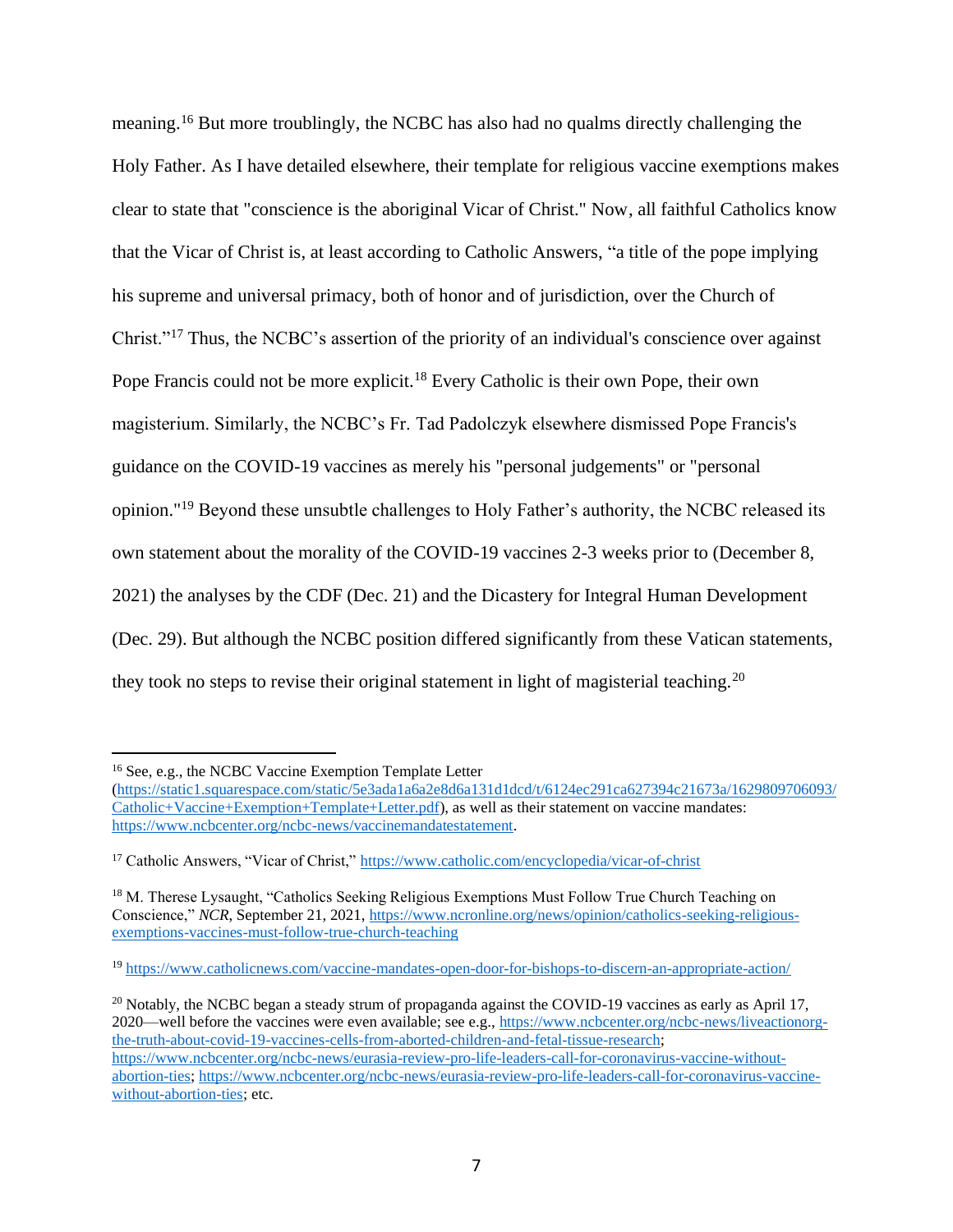As we all know, the NCBC grounded their position in the vaccines' putative connections to two historical abortions. This concern might have been persuasive, except for the fact that many of the figures opposing the vaccines likewise opposed from the beginning almost every public effort to stem the virus' spread. As early as May 2020, Catholic dioceses—many with the assistance of groups like the Beckett Fund for Religious Liberty—were among those suing local municipalities about social distancing occupancy measures.<sup>21</sup> Parents at Catholic schools—and even some schools themselves—protested mask mandates—a performance that has continued up until this month.<sup>22</sup> Importantly, this all began well before the vaccines became available. In other words, well before any 'conscience' based concerns about abortion, the focus of the opposition

[https://www.maciverinstitute.com/2020/05/madison-threatens-catholic-churches-to-limit-mass-sizes-or-face-hefty](https://www.maciverinstitute.com/2020/05/madison-threatens-catholic-churches-to-limit-mass-sizes-or-face-hefty-fines/)[fines/.](https://www.maciverinstitute.com/2020/05/madison-threatens-catholic-churches-to-limit-mass-sizes-or-face-hefty-fines/)). The Becket Fund for Religious Liberty led the Diocese's eventually-successful lawsuit, as well as a number of others across the US (The Becket Fund for Religious Liberty, [https://www.becketlaw.org/,](https://www.becketlaw.org/) see especially, [https://www.becketlaw.org/covid-19-religious-worship/covid-19-religious-worship-cases/,](https://www.becketlaw.org/covid-19-religious-worship/covid-19-religious-worship-cases/) and [https://www.becketlaw.org/covid-19-religious-worship/\)](https://www.becketlaw.org/covid-19-religious-worship/). Prior to 2020 the Thomas More Society likewise litigated religious freedom cases but after Trump's loss in the presidential election shifted its work to focus on 'election integrity,' in alignment with other right-wing groups. See Brian Fraga, "Religious liberty law firm fighting legal battles over election results," *OSV*, December 12, 2020, [https://www.osvnews.com/amp/2020/12/10/religious](https://www.osvnews.com/amp/2020/12/10/religious-liberty-law-firm-fighting-legal-battles-over-election-results/)[liberty-law-firm-fighting-legal-battles-over-election-results/.](https://www.osvnews.com/amp/2020/12/10/religious-liberty-law-firm-fighting-legal-battles-over-election-results/) It continued, however, working with religious antivaxxers[: https://thomasmoresociety.org/covid-19-employer-vaccine-mandate-responses-know-your-rights-for](https://thomasmoresociety.org/covid-19-employer-vaccine-mandate-responses-know-your-rights-for-religious-exemption-accommodation/)[religious-exemption-accommodation/;](https://thomasmoresociety.org/covid-19-employer-vaccine-mandate-responses-know-your-rights-for-religious-exemption-accommodation/) [https://thomasmoresociety.org/vaccine-legal-help/.](https://thomasmoresociety.org/vaccine-legal-help/)

<sup>22</sup> M. Iati, "Mask Mandates Violate Religious Liberty by Hiding Faces Made in the Image of God, Catholic School Says," *The Washington Post* (July 21, 2021), [https://www.washingtonpost.com/religion/2021/07/21/catholic-school](https://www.washingtonpost.com/religion/2021/07/21/catholic-school-masks-image-god/)[masks-image-god/;](https://www.washingtonpost.com/religion/2021/07/21/catholic-school-masks-image-god/) M. Braun, and R. Fradette, "Parents at Bishop Verot Protest Mask Mandate Push for Enacting Student Opt-Out Plan," *Fort-Myers News Press* (August 9, 2021)[, https://www.news](https://www.news-press.com/story/news/2021/08/09/covid-parents-gather-bishop-verot-catholic-high-school-urge-opt-out-mask-mandate/5535429001/)[press.com/story/news/2021/08/09/covid-parents-gather-bishop-verot-catholic-high-school-urge-opt-out-mask](https://www.news-press.com/story/news/2021/08/09/covid-parents-gather-bishop-verot-catholic-high-school-urge-opt-out-mask-mandate/5535429001/)[mandate/5535429001/;](https://www.news-press.com/story/news/2021/08/09/covid-parents-gather-bishop-verot-catholic-high-school-urge-opt-out-mask-mandate/5535429001/) J. Barreto, "Dozens of Parents Protest Diocese of St. Augustine Schools' Mask Mandate," *CBS47-Fox30 News* (August 13, 2021)[, https://www.news-press.com/story/news/2021/08/09/covid-parents-gather](https://www.news-press.com/story/news/2021/08/09/covid-parents-gather-bishop-verot-catholic-high-school-urge-opt-out-mask-mandate/5535429001/)[bishop-verot-catholic-high-school-urge-opt-out-mask-mandate/5535429001/;](https://www.news-press.com/story/news/2021/08/09/covid-parents-gather-bishop-verot-catholic-high-school-urge-opt-out-mask-mandate/5535429001/) and T. Fikowski, "Protesters in Calgary Call for Boycott of First Day of School Due to Mask Mandate," *Calgary News* (September 1, 2021), [https://calgary.ctvnews.ca/protesters-in-calgary-call-for-boycott-of-first-day-of-school-due-to-mask-mandate-](https://calgary.ctvnews.ca/protesters-in-calgary-call-for-boycott-of-first-day-of-school-due-to-mask-mandate-1.5569796)

<sup>21</sup> Frank X. Rocca, "Churches Push Back Against Coronavirus Restrictions," *The Wall Street Journal* (November 20, 2020), [https://www.wsj.com/articles/churches-push-back-against-coronavirus-restrictions-11605867870.](https://www.wsj.com/articles/churches-push-back-against-coronavirus-restrictions-11605867870) As reported by the MacIver Institute—Free Market Voice for Wisconsin, the Diocese of Madison was "forced" to comply with occupancy maxima "under grave protest" (N.A., "'Government Watchers' Will Ensure Catholic Churches in Madison Comply with Lockdown," *MacIverNews* (May 29, 2020),

[<sup>1.5569796.</sup>](https://calgary.ctvnews.ca/protesters-in-calgary-call-for-boycott-of-first-day-of-school-due-to-mask-mandate-1.5569796)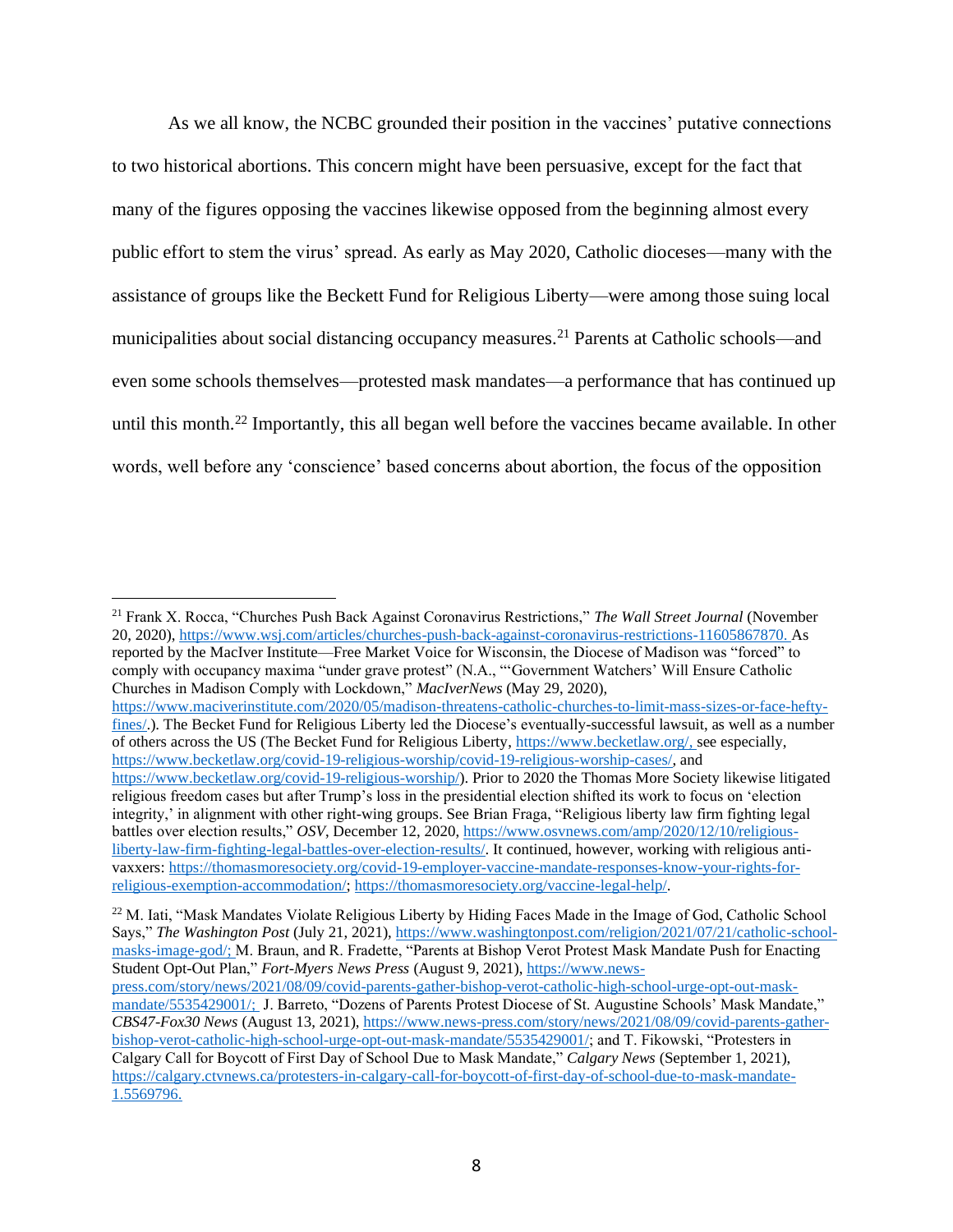was simply a purported government repression of individual freedom, camouflaged under the rhetoric of religious freedom.<sup>23</sup>

Thus, Catholic opposition to the COVID-19 measures has helped to make clear that, at heart, rather than opposing a "biopolitical regime," the culture wars and Catho-capitalism are simply two manifestations of what we could call the "biopolitics of neoliberalism."<sup>24</sup> Understanding this connection helps explain what has long been a deeply perplexing contradiction—or apparent contradiction—within the culture wars themselves: that while their lips speak the words "pro-life," their overall platform is often quite anti-life.

#### 2. The Man with the Withered Hand

Between Jesus and the religious traditionalists, sitting on the margins, is the man with a withered hand. He is a concrete, embodied person—probably a poor person—who has long been in need of a healing intervention. But the authoritative champions of tradition have no interest in healing him. Rather, across the synagogue invisibly stretches the law—a wire for Jesus to trip over as he moves to heal the man.

Likewise, in the US for the past 40 years, the culture warriors have positioned the "prolife" witness as a tripwire separating the church from most policy efforts designed to assist those with withered hands. Purporting to defend "life" from conception to "natural death," the culture warriors focus on a narrow array of actions—almost exclusively legislative efforts—aimed at *prohibiting* a select set of issues. Confounding many both within and beyond the Church, they

<sup>&</sup>lt;sup>23</sup> Religious freedom is also a constant theme on the NCBC blog and other offerings.

 $24$  One might object that it is secular medicine, bioethics, and public health that perform a biopolitics of neoliberalism. And that is correct. What I am arguing here is that the traditionalist-Catho-capitalist position is simply another manifestation of that same biopolitics of neoliberalism.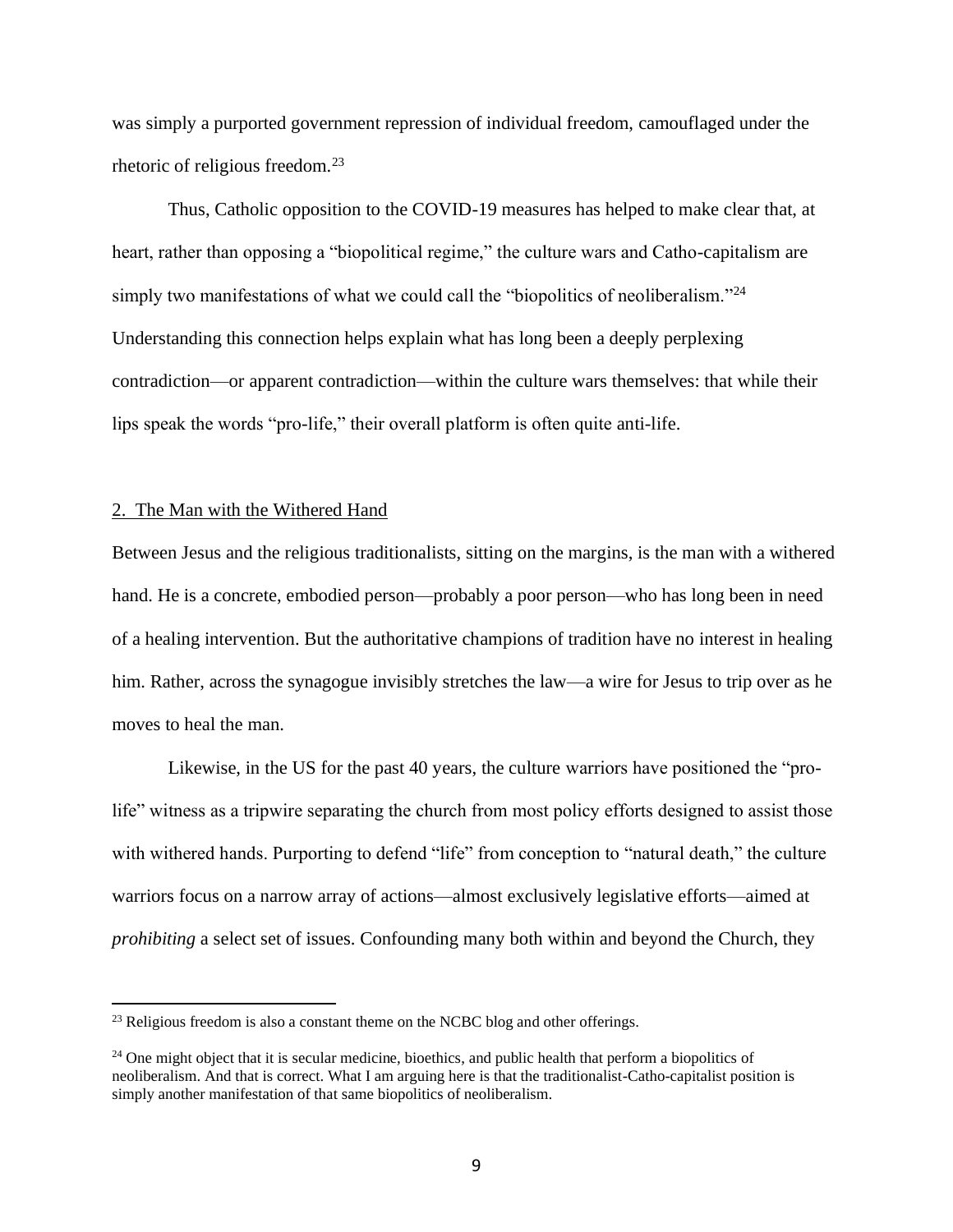also often explicitly champion social policies which directly attack human life—the death penalty; war, as Borghesi documents, again in detail.<sup>25</sup> They often have little to say about the violence against men, women, children, and families occurring daily at our southern border. And as far as I can tell, they are standing silently by in the face of the newest culture war tactic, which seeks to target individuals with the penal powers of the state—deputizing neighbors against each other; threatening to jail parents; criminalizing people's travel; and proposing the death penalty for women.<sup>26</sup>

At the same time, they have strenuously resisted and continue to fight against social policies designed to protect human health, well-being, and life. Not only did many who had previously been vocally "pro-life" stand unmoved as the global COVID death toll advanced toward what is now approximately ~20 million deaths 'excess' deaths that have occurred since February 2020.<sup>27</sup> Prior to this, they had often lobbied against seemingly any issue designed to

<sup>27</sup> Johns Hopkins University, "COVID-19 Dashboard,"

<sup>&</sup>lt;sup>25</sup> As Borghesi notes, the Catholic Americanists have been hawkish about war at least since the US invasion of Iraq, even opposing and criticizing their heretofore-hero Pope John Paul II, Benedict XVI, and now Pope Francis (97).

<sup>&</sup>lt;sup>26</sup> Some have noted this odd contradiction within neoliberalism itself—a tendency toward authoritarianism that is at odds with their rhetoric of freedom. For example, neoliberalism was infamously involved with the regime of Augusto Pinochet via Milton Friedman and his colleagues at the University of Chicago. Marina Martinez Mateo traces this contradiction to "Hayek's vitalist theory of society and his understanding of authoritarian liberalism. It is his view that a state needs to protect the 'living forces' of the social – if necessary, against the undisciplined activities of single individuals" ("Life-protecting Neoliberalism: Hayek and the Biopolitics of Abortion in Chile," *Economy and Society* 49, no. 4 (2020): 599, [https://doi.org/10.1080/03085147.2020.1789366.](https://doi.org/10.1080/03085147.2020.1789366) Rudi Ann-Miller suggests that the demographic revolution created by shifting women in the workforce, "creates a political problem [for neoliberalism] called the care deficit: when women go into the labor force, groups such as children, the elderly and the sick are not cared for. While the rich may be able to purchase care services, others rely on government programs and benefits for support. Unsurprisingly, neoliberalism hates the care deficit because it means creating more socially provided services. As a result…it seeks to restrict abortion and contraception incrementally" and reinforce "conservative agendas regarding family, gender, and sexuality" ("Abortion, Contraception, and the Neoliberal Moment," *The World at Yale*, November 4, 2014). It is this aspect of neoliberalism that helps account for the odd dualism—or contradiction—wherein the culture warriors champion religious freedom or religious liberty for themselves while working assiduously to deny the freedom of others via legislative mechanisms of the state.

[https://gisanddata.maps.arcgis.com/apps/dashboards/bda7594740fd40299423467b48e9ecf6;](https://gisanddata.maps.arcgis.com/apps/dashboards/bda7594740fd40299423467b48e9ecf6) "The Pandemic's True Death Toll," *The Economist* (updated March 17, 2022), [https://www.economist.com/graphic-detail/coronavirus](https://www.economist.com/graphic-detail/coronavirus-excess-deaths-estimates)[excess-deaths-estimates;](https://www.economist.com/graphic-detail/coronavirus-excess-deaths-estimates) "There Have Been 7m-13m Excess Deaths Worldwide During the Pandemic," *The Economist* (May 15, 2021), [https://www.economist.com/briefing/2021/05/15/there-have-been-7m-13m-excess-](https://www.economist.com/briefing/2021/05/15/there-have-been-7m-13m-excess-deaths-worldwide-during-the-pandemic)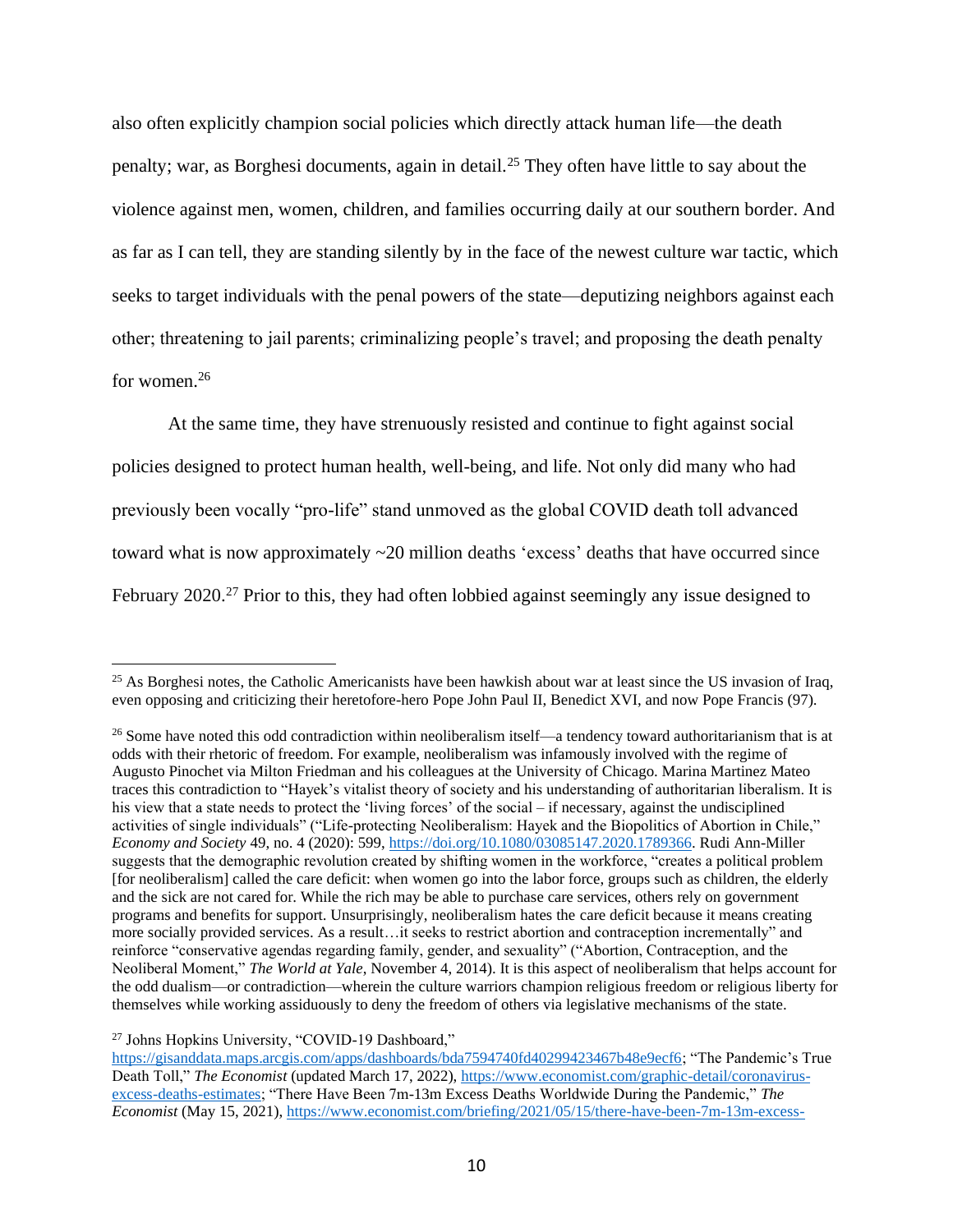promote human life and well-being: expanding access to health care via the Affordable Care Act<sup>28</sup>; addressing climate change; combatting the real threats to life experienced daily by people of color; expanding social services to assist the elderly, people with disabilities, children, and the poor; reducing military spending; or advancing economic initiatives solidly aligned with Catholic teaching, such as living wage or unionization.<sup>29</sup>

This is the wire Joseph Cardinal Bernardin tripped over when he sought, in the mid-1980s, to reorient the Catholic pro-life witness by envisaging a different way forward—to bridge all these issues under the umbrella of the consistent ethic of life. The vehemence of the backlash against his vision—especially from those within the Catholic church—signaled clearly that something else was driving those who were rallying under the banner of "prolife." With thirty years of hindsight, it is now easier to see that a key driving force has been neoliberal idolatry.<sup>30</sup> For more important than healing, promoting, preserving, and protecting the lives of real people, is the iron law of neoliberal economics: anti-government, anti-tax, anti-social spending,

[deaths-worldwide-during-the-pandemic;](https://www.economist.com/briefing/2021/05/15/there-have-been-7m-13m-excess-deaths-worldwide-during-the-pandemic) and "Tracking COVID-19 Excess Deaths Across Countries," *The Economist*, March 17, 2022, [https://www.economist.com/graphic-detail/coronavirus-excess-deaths-tracker.](https://www.economist.com/graphic-detail/coronavirus-excess-deaths-tracker)

 $28$  As with the COVID-19 vaccines, a reason often given for opposing health and life-affirming initiatives is that they have some indirect, remote, tangential, secondary connection to one of the key culture war issues. Thus, they challenged Catholic support for organizations like Susan G. Komen breast cancer research foundation, because its occasional funding of groups like Planned Parenthood. Even though the ACA has proven to promote health and save lives [\(https://www.healthaffairs.org/doi/abs/10.1377/hlthaff.2019.01436?journalCode=hlthaff\)](https://www.healthaffairs.org/doi/abs/10.1377/hlthaff.2019.01436?journalCode=hlthaff), they continue to oppose it because it provides insurance coverage for contraception. The BLM movement is opposed because of its support for LGBTQ persons, and so on.

<sup>&</sup>lt;sup>29</sup> Largely absent from the culture war and "pro-life" campaigns have been any correlate constructive actions to address the root causes of these and other threats to life—no robust support for economic and social programming for women and their children; no robust support for constructive end-of-life initiatives such as hospice, palliative medicine, home health; no robust economic measures designed to reduce the growing number of "deaths of despair" resulting from the neoliberal dismantling of the US workforce and communities; no proactive policies to repair the economic, political, and social damage in Latin America wrought by 150-years of US colonialist intervention that drives immigration; and so on.

<sup>&</sup>lt;sup>30</sup> In addition to Pope Francis' many references to the way that contemporary economics functions as an idol, Saint Pope John Paul II first named "money, ideology, class and technology" as idols in *Sollicitudo Rei Socialis* (no. 37).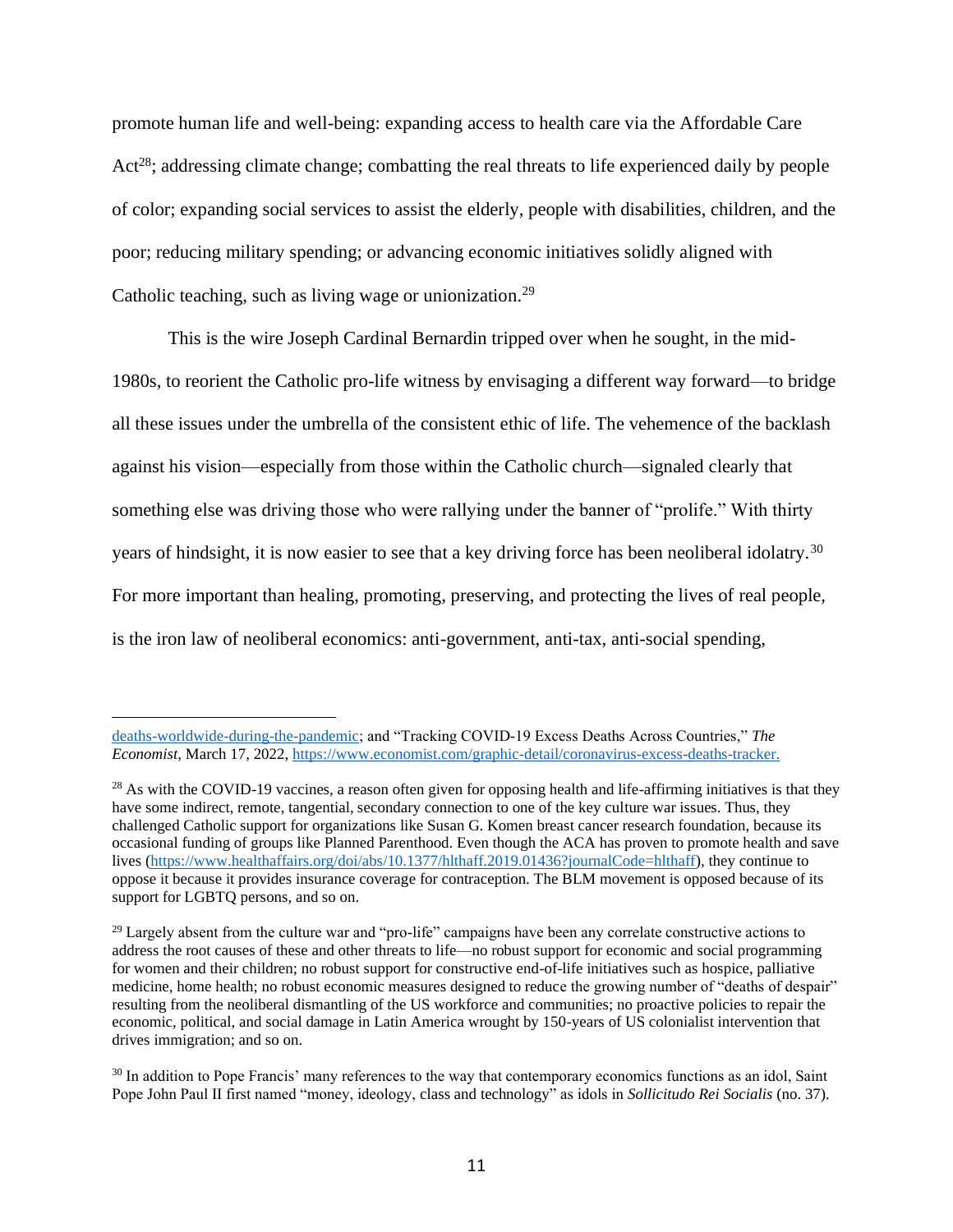corporate "freedom." In the most charitable reading, the culture warriors are "pro-life" only as long as protecting human life and well-being doesn't require government spending or proactive public/social support. On a more wary reading, the rhetoric of "pro-life" has served to deflect attention from their deeper commitments to a nihilistic ideology that ruthlessly privileges economic profit and individual choice over human lives—a commitment to 'an economy,' as Pope Francis has so rightly named it, 'that kills.'<sup>31</sup>

In addition to distorting the Catholic pro-life witness, Catholic anthropology, and the teachings of popes from Paul VI forward, one of the most significant ways that the culture warriors have damaged the Church's witness is by deploying the tactics of war. To name a few:

• A first tactic is dehumanization. Opponents are labelled as "the aggressor" or "the laptop class" or some version of the enemy—they are targeted, maligned, and demonized, often with mockery, insults, and vitriolic *ad hominem*. As Pope Francis notes in *Fratelli Tutti*, we hear "verbal violence destructive of others…with a lack of restraint that could not exist in physical contact without tearing us all apart."<sup>32</sup> Here the casualties are human persons and their dignity.

<sup>31</sup> See also Jim Yong Kim, et al. *Dying for Growth* (Common Courage Press, 2002); and as Anne Case and Angus Deaton document in their book *Deaths of Despair and the Future of Capitalism* (Princeton, NJ: Princeton University Press, 2020) the rising death rates from suicide, drug overdoses and alcoholic liver disease — what they term 'deaths of despair' — in the United States since 2000. They correlate these trends with the effects of neoliberal economic policies that began to be adopted in 1980.

<sup>&</sup>lt;sup>32</sup> *Fratelli Tutti*, no. 44. He continues, "Even in Catholic media, limits can be overstepped, defamation and slander can become commonplace, and all ethical standards and respect for the good name of others can be abandoned" (no. 46). For George Weigel, those in the Biden administration as well as supporters of both LGBTQ+ issues and critical race theory are "cultural aggressors"—a term he uses repeatedly throughout this short document; the carefully documented *1619 Project* is "an historical fantasy"; Catholic progressives are hysterical bullies, and so on: "Catholic Progressives and the Culture Wars," *First Things*, November 17, 2021 [\(https://www.firstthings.com/web](https://www.firstthings.com/web-exclusives/2021/11/catholic-progressives-and-the-culture-war)[exclusives/2021/11/catholic-progressives-and-the-culture-war\)](https://www.firstthings.com/web-exclusives/2021/11/catholic-progressives-and-the-culture-war). Through the culture war literature, democratic politicians have been referred to for decades as "abortion extremists," playing on the language of terrorists with whom there can be no dialogue or compromise.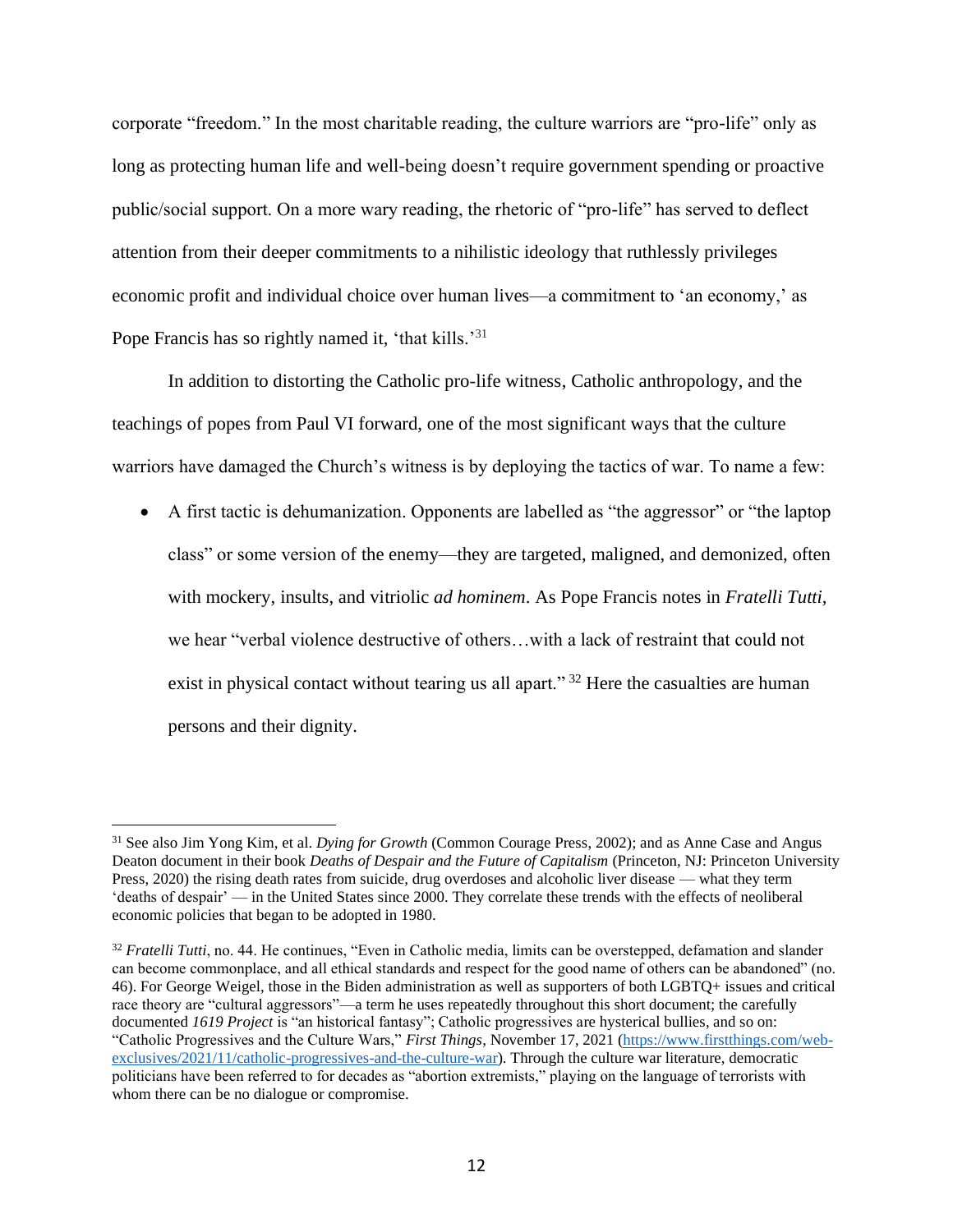- A second tactic of war is deception. As we have seen, the culture warriors incessantly misrepresent the Catholic tradition. They likewise misrepresent opponents' positions either again, through partial accounts or, via disinformation, falsely and blithely projecting onto opponents their own actions.<sup>33</sup> Here the casualty is truth.
- A third tactic of war is sophistry. This takes many forms. We hear a rejection or distortion of science. We see assertion rather than careful, thorough, logical argument. Contra Thomas Aquinas, who had no problem learning from the pagan Aristotle and the Muslim Ibn Sina, with whom he disagreed on many points, one iota of difference with another's position renders it anathema wholesale. Or we hear emotivism—positions based on feelings, such as claims that conscientious objectors need not give reasons for their positions, as long as they "feel sure."<sup>34</sup> As Alasdair MacIntyre notes, once we move to emotivism, where moral positions are reduced to preferences and feelings, the only

<sup>&</sup>lt;sup>33</sup> For example, in the passage cited earlier, Deneen accuses those on the political left (whom he names 'political gnostics') as having an "insistent denial of reality, history, and limits…they are marked by 'disregard for the structure of reality, ignorance of facts, fallacious misconstruction and falsification of history, irresponsible opining on the basis of sincere conviction, philosophical illiteracy, spiritual dullness, and agnostic sophistication.'" Ironically, this seems more accurately a description of the political right. Again, as in the Weigel essay cited above, the language of "bullies" and "trolls" seems more correctly applied to self-identified culture warriors than their opponents.

<sup>34</sup> National Catholic Bioethics Center, "Vaccine Exemption Template Letter"; Colorado Catholic Conference, "A Letter from the Bishops of Colorado on COVID-19 Vaccine Mandates." Catholics may object for "a variety of [unnamed] reasons" if they are "sure" that their conscience requires them to refuse A statement by one dissenting group of Catholic scholars notes: "[We] *fear* the circling of the wagons around abortion-tainted vaccines, advanced by powerful voices which seem ready to silence our *moral intuitions*." They find the vaccines "morally *repugnant*" citing the "*natural disgust* felt by persons to wish to remain separate from the crime of abortion in every way." Fear—moral intuitions—repugnance—disgust: the basis for moral argument no longer is reason, but rather individual feeling, the emotivism of personal preference championed by neoliberalism. Catherine R. Pakaluk, "Statement of Conscience to Awaken Conscience," (2021)[, https://mailchi.mp/7742dd12483f/statement-of](https://mailchi.mp/7742dd12483f/statement-of-conscience-to-awaken-conscience)[conscience-to-awaken-conscience.](https://mailchi.mp/7742dd12483f/statement-of-conscience-to-awaken-conscience) Jeff Mirus suggests that those taking this position "identify abortion as an evil which is in a horrendous class all its own, *a class that excludes the normal rules of moral reasoning*" ("A Corrective to the Schneider Statement on the COVID-19 Vaccines," December 18, 2020,

[https://www.catholicculture.org/commentary/corrective-to-schneider-statement-on-covid-vaccines/,](https://www.catholicculture.org/commentary/corrective-to-schneider-statement-on-covid-vaccines/) emphasis added). As Bishop Athanasius Schneider put it, "the end cannot justify the means…not even on the grounds of preserving the health of a person or society through such vaccines" ("Covid Vaccines: The Ends Cannot Justify the Means," *Crisis Magazine* (December 11, 2020)[, https://www.crisismagazine.com/2020/covid-vaccines-the-ends](https://www.crisismagazine.com/2020/covid-vaccines-the-ends-cannot-justify-the-means)[cannot-justify-the-means\)](https://www.crisismagazine.com/2020/covid-vaccines-the-ends-cannot-justify-the-means).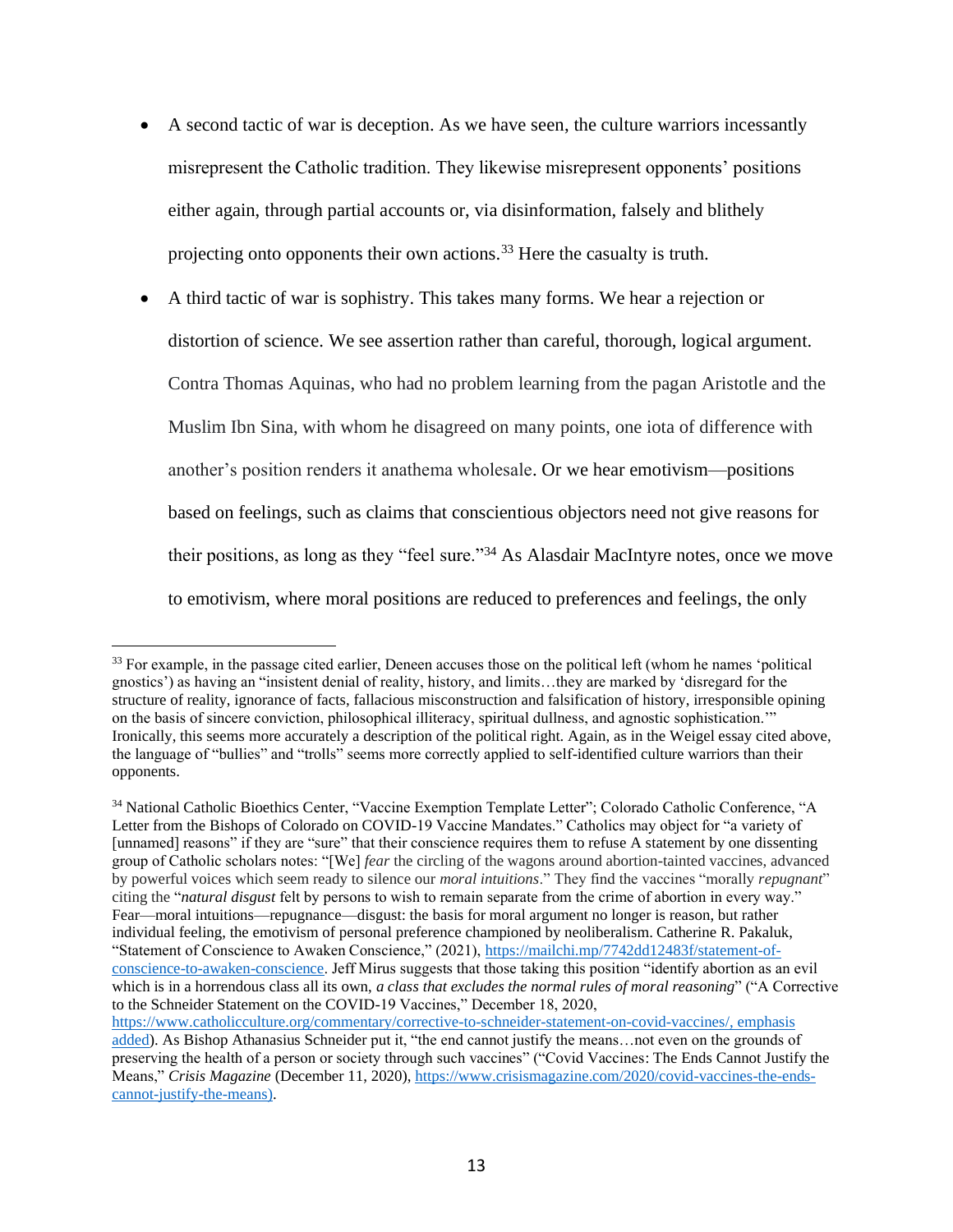way to resolve differences of opinion is by propaganda or force. Here the casualty is reason.

- A fourth tactic of war is vice. Lost are prudence, temperance, charity, humility, mercy, hospitality. Gone is any evidence of the gifts or fruits of the Holy Spirit—love, joy, peace, patience, kindness, generosity, faithfulness, gentleness, self-control. In the comportment of the culture warriors, one finds little that is discernably Christian. Here the casualty is virtue.
- And a fifth tactic of war is the intentional targeting of embodied human persons. Not to get too academic, but here I think Michel Foucault's maxim comes alive: bodies are the site on which power is contested. It is on the bodies of real people that these issues continue to be fought—bodies like the man with the withered hand--"throwaway bodies," as Pope Francis has so rightly named them.<sup>35</sup> Here the casualties are mostly innocent bystanders.

This is what has become of the Church's moral and intellectual tradition in the hands of the culture warriors and Catho-capitalists. "Certainly," as Pope Francis says in *Fratelli Tutti*, "all this calls for an alternative way of thinking."<sup>36</sup> If the Catholic tradition has been distorted by a war grounded in an idolatry to an economy that kills, might the alternative be peace—a peace rooted in a very different economy? To explore this, let's return to the synagogue.

<sup>&</sup>lt;sup>35</sup> As Borghesi notes: "The religious conscience had nothing to say about the logic of 'waste' that allowed the rejection of the handicapped, the unproductive elderly, the terminally ill, and the poor. It opposed such logic when it came to abortion or euthanasia, and yet it avoided critical engagement with the structural processes that nourished the 'purge' dynamics…" (44).

<sup>36</sup> *Fratelli Tutti*, no. 127.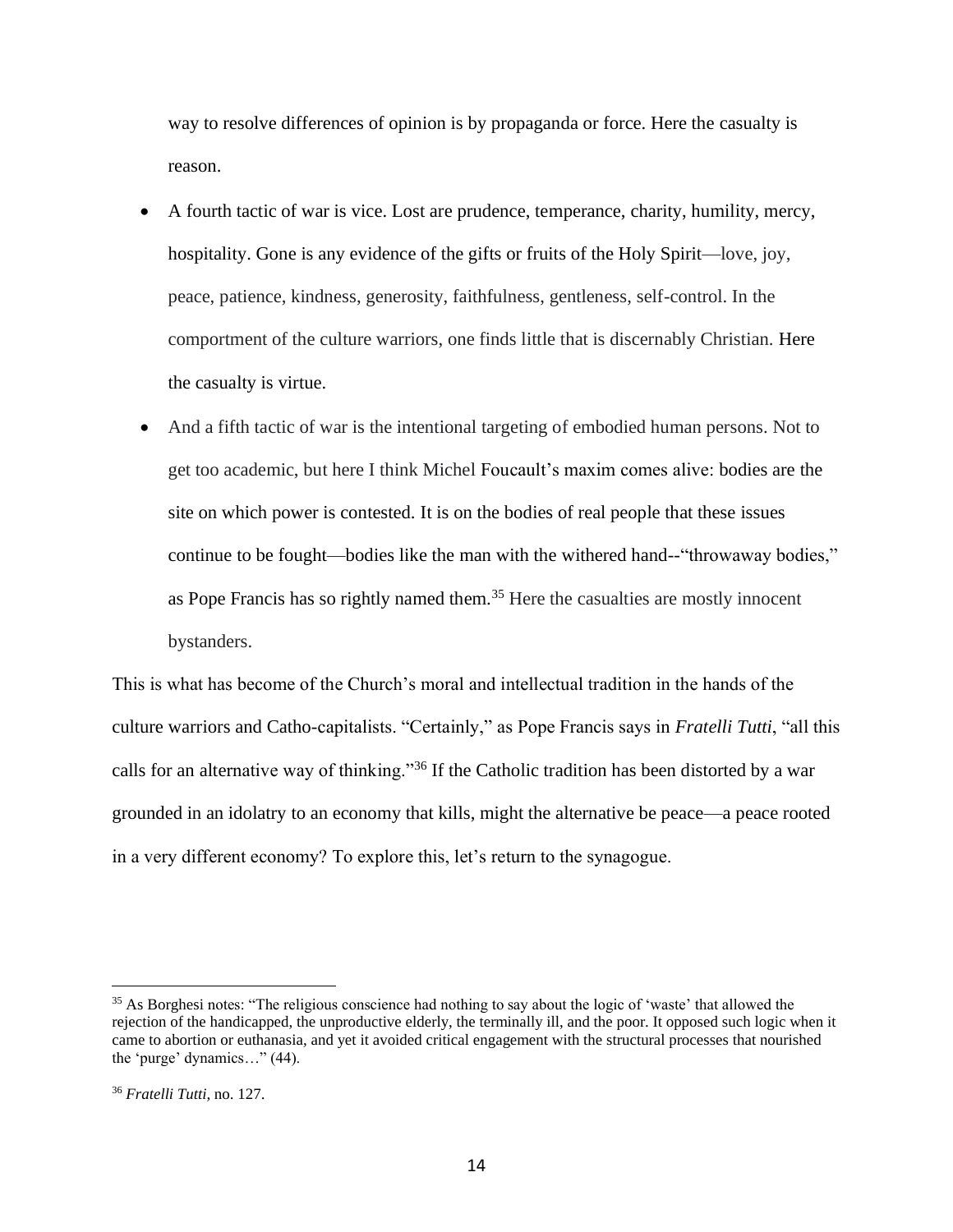### 3. The Body of Christ

Jesus calls to the man with the withered hand and invites him to stand up in the middle of the assembly. He seeks to dialogue with the religious traditionalists on their own terms—inviting them to a public discussion of the law. They refuse to respond—because this wasn't about truth; this wasn't about living the law. It was simply about power, with the law—God's gift for the flourishing of God's people—serving as a weapon.<sup>37</sup> Jesus is aggrieved and angry. Like the idols they worship, they have become like stones. He turns to the man and, again, invites him: "Stretch out your hand." And the man does—*he* responds. And in this encounter, the man is healed.

Here is the alternative—the encounter between the body of a marginalized person and the body of God incarnate. This encounter is the center of this story. It takes place at the center of the religious community. Two bodies come together. And indeed, here in this bodily encounter, power is contested—Jesus' radically different, life-giving power squares off against the deathdealing power of idolatry. And his power is greater. The man is healed….and freed.

To provide a detailed, theological account of *how* this passage provides an alternate way forward for the post-conciliar church would take all the way to the end of our coffee break after this session and probably to the end of our next panel. I have begun to develop this account elsewhere.<sup>38</sup> Today I simply want to direct our attention to a series of instances where Pope

<sup>&</sup>lt;sup>37</sup> As Borghesi notes: "The Catholic culture that resulted, and that Pope Francis inherited, was one that had left behind both social doctrine *and* new evangelization. It was an essentially 'ethical' Catholicism, polarized on a few foundational values, the model of which was expressed in the great alliance between JPII and Ronald Reagan during the 1980s. It was a 'tactical' alliance, determined by a common adversary, that became *ideological*, adopting an *ontological* guise. Catholicism of the last thirty years is *essentially* conservative. It seeks order, moral certainties, clear opponents, bright boundaries….." (45). It is this 'ethical' Catholicism that Pope Francis has repeatedly criticized, likewise raising the ire of the culture warriors.

<sup>38</sup> M. Therese Lysaught, "The Peripheries and the Eucharist: Pope Francis, the *Teología* del Pueblo, and the Conversion of Catholic Bioethics," *Perspectivas Teológica* 51, no. 3 (Dec. 2019): 421-442, [https://faje.edu.br/periodicos/index.php/perspectiva/article/view/4221.](https://faje.edu.br/periodicos/index.php/perspectiva/article/view/4221)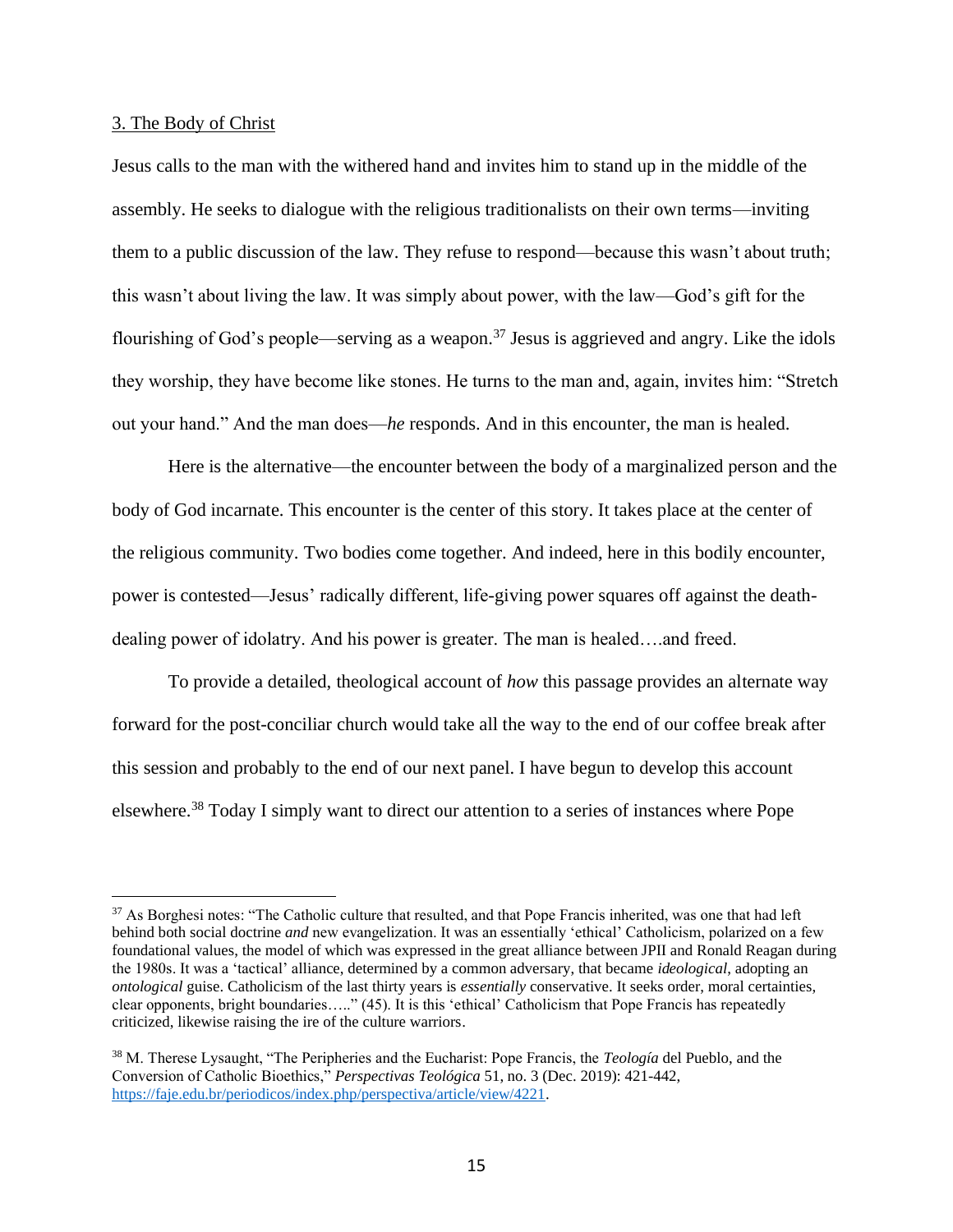Francis has publicly performed a radically different alternative to that of the culture warriors, an alternative that reprises this gospel passage.

Return with me to March 28, 2013. Holy Thursday, a mere two weeks after the conclave. Pope Francis, as I'm sure you all remember, kneels before a dozen prisoners—some Muslims, some women—and washes their feet. Year after year he repeats this with a different group of marginalized people, performing the practice that stands in for the Last Supper in John's gospel—tenderly, individually, and sacramentally washing, drying, and kissing their feet.

Move ahead to July 2013. On his first pastoral visit as Pope, Francis visits the tiny island of Lampedusa. Face-to-face, hand-to-hand, he stands surrounded by throngs of refugees—men, women, and children who had survived the perilous sea crossing, who had lost not only home and life savings but friends and family members, both at home and to the unforgiving waters. He looks at them, touches them, listens to them, laughs with them, cries with them. And then together, they move to an open-air Mass where he commemorates the thousands of migrants who had died enroute.

Fast-forward to August 2021. Where the culture warriors were wielding their interpretation of the law as an instrument of death, Pope Francis declared over and over in a video that went viral that to be vaccinated against COVID-19—and importantly to bring the vaccines to all the peoples of the world, particularly the poorest—was an "an act of love."<sup>39</sup>

I could cite many more examples, but let me trace the key features of these three.<sup>40</sup> In the COVID-19 vaccine video, Pope Francis—amplifying Thomas Aquinas—makes clear that at the

<sup>39</sup> Pope Francis, "Unity Across the Americas," (August 17, 2021), [https://www.youtube.com/watch?v=zY5rwTnJF0U.](https://www.youtube.com/watch?v=zY5rwTnJF0U)

<sup>&</sup>lt;sup>40</sup> Such gestures have not been limited only to Pope Francis. We might also point to San Oscar Romero's decision to offer only one Mass in the entire country of El Salvador on the Sunday when he celebrated the funeral of Rutilio Grande, Manuel Solorzano, and Nelson Lemus; or to Bishop Mark Seitz's, Bishop Peter Baldacchino's and Bishop Guadalupe Torres's celebrations of the Mass through the fences at the southern US border with migrants and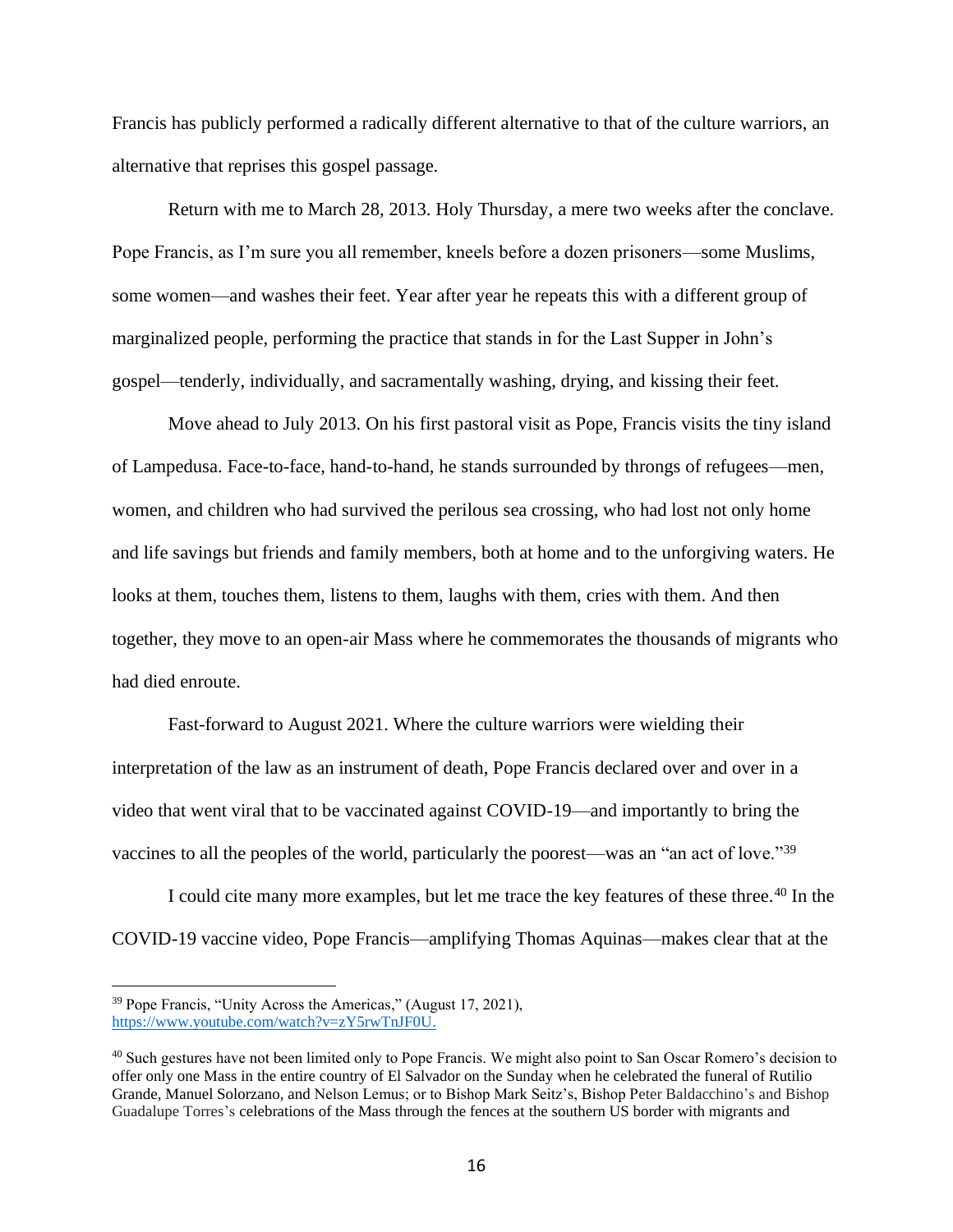center of Catholic moral discernment and the Christian life lies a different economy—the virtue of *caritas*, charity, the practice of self-gift or self-emptying love for the good of others. This economy does not derive from some philosophical account of human nature, whether from Friedrich Hayek or even natural law. Rather, it is revealed in the economic Trinity, in God incarnate in Christ via the supreme act of self-gift—namely, kenosis. In this act, the Trinity's essence of love reached to the farthest periphery from God's divine self, namely us, taking on our nature and showing us via Jesus' life the fullest image of what it means to be a human person.

But God's kenotic self-gift did not stop there. As the gospels proclaim, God in Christ did not simply assume human nature but pressed through to the farthest peripheries of human existence—per Matthew 25, to the bodies and lives of the hungry, the thirsty, the imprisoned, the sick, the poor, the weeping—all who experience the greatest pain, suffering, and brokenness, and to death, on the Cross.

And God's kenotic self-gift does not stop there. God in Christ presses further to each and every one of us, offering—gratuitously—to engraft us into God's very self, so that we can embody Christ's living presence in the world. The place of this transformative encounter is, of course, the sacraments. Through Baptism, or so we say, we become members of Christ's kenotic, reconciling body. This identity, this reality, is reaffirmed, renewed, and deepened each time God in Christ encounters us in the Eucharist. There, in the words of St. Augustine and Benedict XVI, "we become what we consume." In the Eucharist, we are again and again and again encountered by the Trinitarian God who is love, *caritas*, self-gift via Christ's endlessly self-emptying body.

refugees [\(https://cruxnow.com/church-in-the-usa/2019/11/border-mass-a-reminder-we-are-called-to-live-in](https://cruxnow.com/church-in-the-usa/2019/11/border-mass-a-reminder-we-are-called-to-live-in-communion)[communion\)](https://cruxnow.com/church-in-the-usa/2019/11/border-mass-a-reminder-we-are-called-to-live-in-communion).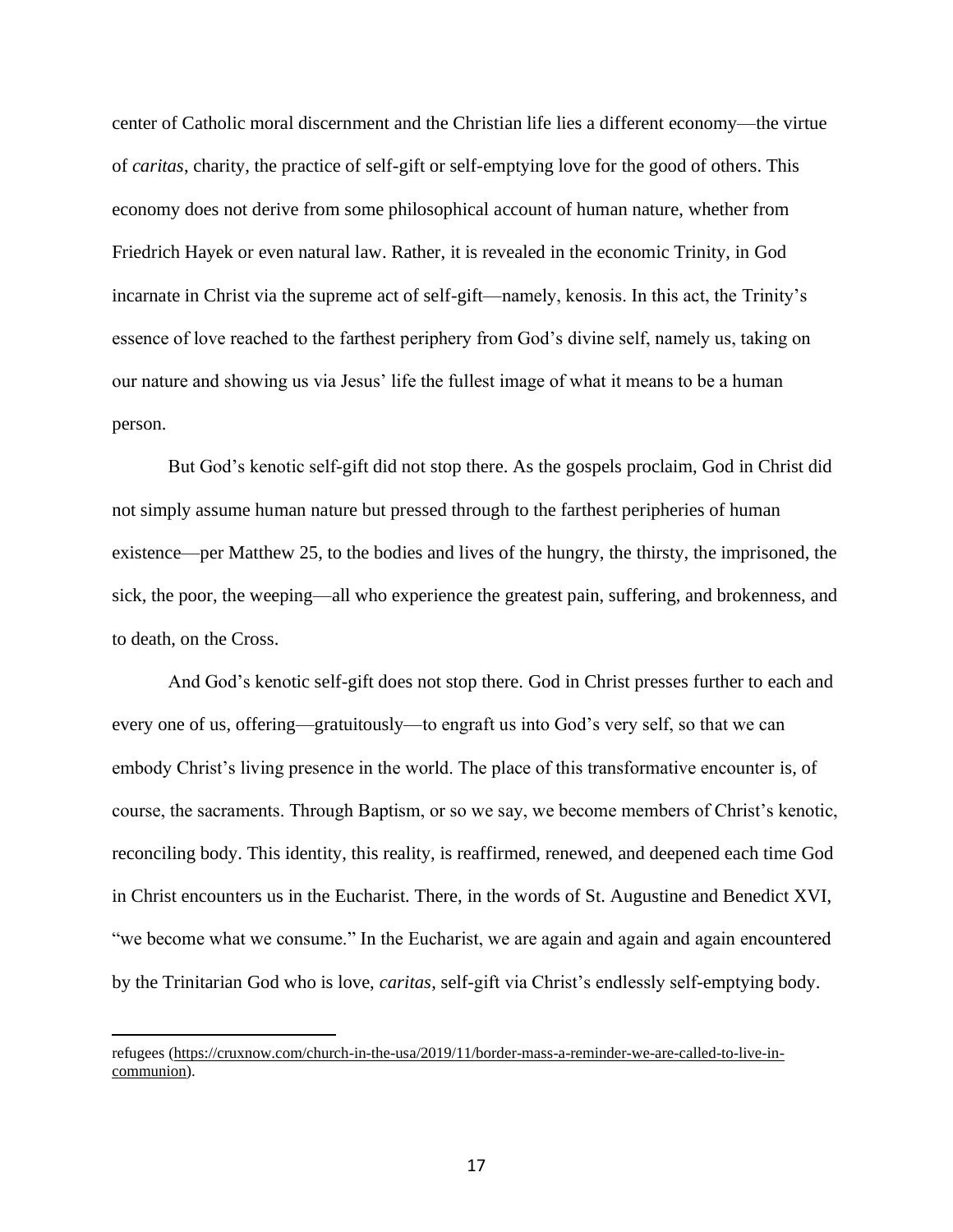And we are thereby enabled to go forth into the world, bringing Christ's healing and reconciling love near to those on the peripheries.<sup>41</sup>

But, even then, God's kenotic *caritas* isn't done with us yet. For as we move into the world from the Eucharist—individually as missionary disciples and corporately as the Body of Christ, a missionary church—we not only bring Christ. We are encountered by Christ again— Christ who is present in the sick, the hungry, the thirsty, the lame, the bereft, the poor, the imprisoned, the bombed—and those on all the world's peripheries. As a place where we meet Christ, those on the peripheries become a *locus theologicus*, in fact, a sacramental locus.<sup>42</sup>

Of course, I'm not getting all this from the Holy Father's two-minute commentary in the video on the COVID-19 vaccines, but rather from the wider corpus of his writings and his

<sup>&</sup>lt;sup>41</sup> As Benedict XVI puts it so beautifully: "in the case of the Eucharist...it is not we who assimilate it but it assimilates us in itself, so that we become conformed to Jesus Christ, a member of his Body, one with him…. In fact, precisely because it is Christ who, in Eucharistic communion changes us into him, our individuality, in this encounter, is opened, liberated from its egocentrism and inserted into the Person of Jesus who in his turn is immersed in Trinitarian communion. The Eucharist, therefore, while it unites us to Christ also opens us to others, makes us members of one another: we are no longer divided but one in him. Eucharistic communion not only unites me to the person I have beside me and with whom I may not even be on good terms, but also to our distant brethren in every part of the world. Hence the profound sense of the Church's social presence derives from the Eucharist, as is testified by the great social saints [for example, Mother Teresa or St. Vincent DePaul] who were always great Eucharistic souls. Those who recognize Jesus in the sacred Host, recognize him in their suffering brother or sister, in those who hunger and thirst, who are strangers, naked, sick or in prison; and they are attentive to every person, they work in practice for all who are in need. Therefore, our special responsibility as Christians for building a supportive, just and brotherly society comes from the gift of Christ's love" [\(https://www.vatican.va/content/benedict](https://www.vatican.va/content/benedict-xvi/en/homilies/2011/documents/hf_ben-xvi_hom_20110623_corpus-domini.html)[xvi/en/homilies/2011/documents/hf\\_ben-xvi\\_hom\\_20110623\\_corpus-domini.html\)](https://www.vatican.va/content/benedict-xvi/en/homilies/2011/documents/hf_ben-xvi_hom_20110623_corpus-domini.html).

<sup>42</sup> This term resounds from Gustavo Gutierrez forward. Especially for the *telogía del pueblo*, popular religiosity, often dismissed as simply pastoral or benighted—is a necessary source of revelation, of the living and active presence of God's grace, necessary for strengthening and deepening the church's grasp and articulation of theological and doctrinal insight. As Juan Carlos Scannone notes, for liberation theology and the subsequently the *teología del pueblo*, the option for the poor and popular piety are "the prime locus of interpretation" ("Pope Francis and the Theology of the People, *Theological Studies* v. 77, n. 1, p. 118-135, March 2016, 133). Paul VI articulated this relationship well in his homily opening the first CELAM session in Bógota: "We remind you of what was said by a great and wise bishop, Bossuet, on the 'eminent dignity of the poor' (Cf. J.-B. Bossuet *De l'éminente dignité des Pauvres*). The entire tradition of the churches recognizes in the poor the sacrament of Christ, certainly not identical to the reality of the Eucharist, but indeed *in perfect analogical and mystical correspondence with it*" (Paul VI, "Apostolic pilgrimage to Bogota on the occasion of the 39th International Eucharistic Congress; homily during the Mass for Colombian peasants, August 23, 1968," cited in Rafael Luciani, *Pope Francis and the Theology of the People*. Maryknoll, NY: Orbis Press, 2017 Kindle Location 901 (emphasis added)).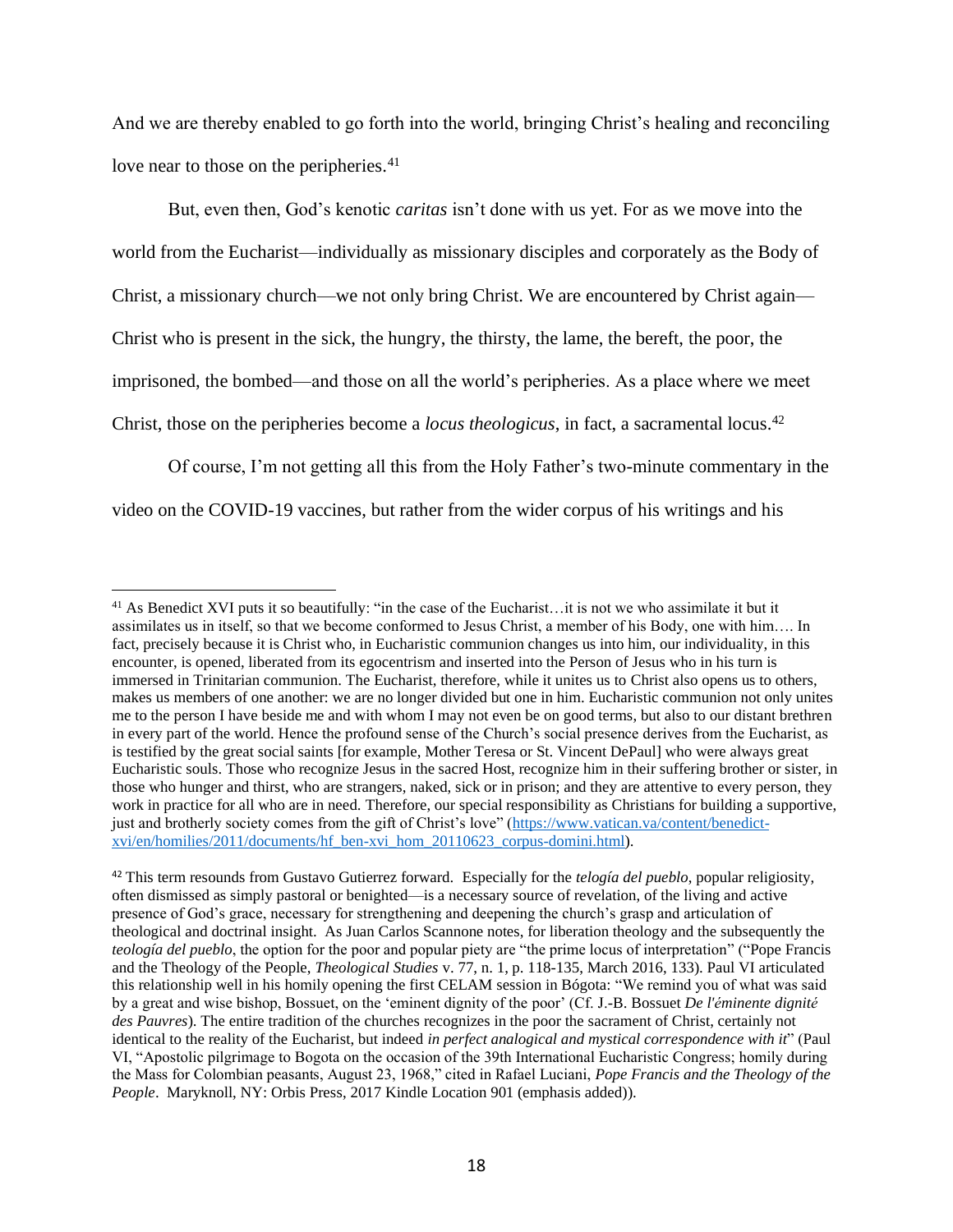witness. From *Aparecida* through *Lumen Fidei*, *Laudato Si*, *Samaritanus Bonus*, to *Fratelli Tutti*, we hear a polarity—one that Borghesi does not mention in his very fine book *The Mind of Pope Francis*. <sup>43</sup> It is a polarity that moves continuously back and forth between two sacramental locations—the Eucharist and the peripheries. In the work of Pope Francis, we find a dynamic of the Christian life that moves recursively from Christ to Christ and back again; we could say from sacrament to sacrament and back again. Or we could say, the heart of the Christian life is to be those agents where Christ encounters Christ in the recursive dynamic of Trinitarian love.

Now how does one preach this to the world without constantly orating a theological treatise that most people couldn't understand? You perform it. And that, I would suggest, is what Pope Francis did at Lampedusa; that is what he does every year on Holy Thursday. Here he physically, tangibly, brings Christ to Christ—enveloping Christ's presence on the peripheries within Christ's sacramental presence in the Eucharist. Here, as in the synagogue, two bodies come together—the body of a person who is broken, withered, hurt, invisibly relegated to the margins, and Christ's Eucharistic body. Again and again, Pope Francis brings these two together—creates an encounter between these two bodies—unleashing God's extraordinary healing power, both for these individual people as well as for those who see it—which is, of course, evangelization.<sup>44</sup>

And here, he crystallizes in these gestures, the essence of the Church. For where we find the body of Christ, we find the Church. It is in this recursive movement between the body of Christ in the Eucharist and Christ in the bodies of the poor and marginalized, that the Church

<sup>43</sup> Massimo Borghesi, *The Mind of Pope Francis* (Collegeville, MN: Liturgical Press, 2018).

<sup>&</sup>lt;sup>44</sup> We see this same dynamic in Pope Francis' frequent recourse to the parable of the Good Samaritan where properly interpreted—the Samaritan (God) comes close to the pain of the world (us). See, e.g., *Fratelli Tutti*, no. 77; *Samaritanus Bonus*; etc.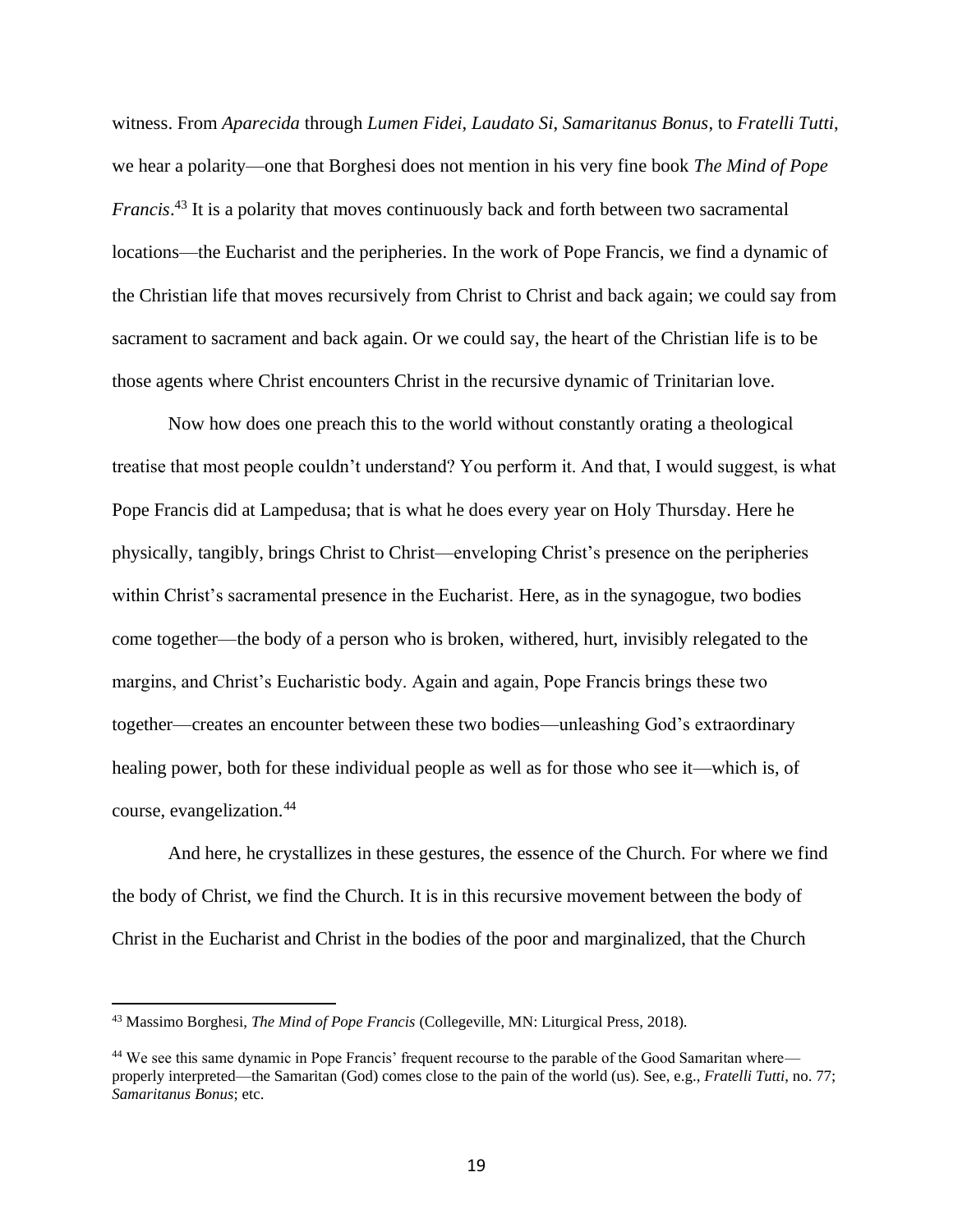exists. This, I would suggest, is the dynamic captured in the vision of the Second Vatican Council. Opening with *Sacrosanctum Concilium*, the Council proclaims that the font of the church is the sacraments—the endless wellspring of God's real presence in the world. Out of the sacraments, the church moves—via all the members in the *communio* of the people of God—into the world through *Gaudium es spes*, the final document of the Council. Here the church meets the world in all its "joys and hopes, griefs and anxieties of the [people] of this age, *especially those who are poor or in any way afflicted*...[we rarely hear that latter part of the sentence, right?]…[these] are the joys and hopes, the griefs and anxieties of the followers of Christ."<sup>45</sup> What Pope Francis helps us see, via the Argentinian reception of the Council in the *teología del pueblo*, is that this vector is not unidirectional. The Spirit that goes forth into the world via the church as missionary disciple, returns to the church through its encounter with those on the peripheries, thus recursively remaking, renewing—even converting—the church.<sup>46</sup>

Thus, the Council gives us a vision of the Church rooted in a particular economy—an economy of gift and need that is at the heart of the sacraments. This economy and its Christological anthropology points toward a radically different ecclesiology than that espoused by *First Things* culture warrior Rusty Reno who preached to his Napa Institute audience last

<sup>45</sup> *Gaudium et spes,* no. 1.

<sup>46</sup> For San Oscar Romero, a primary effect of his turn to the poor was the conversion of the Salvadoran church itself: "Experiencing these realities, and letting ourselves be affected by them, far from separating us from our faith, has sent us back to the world of the poor, our true home... [T]his coming closer to the world of the poor is what we understand both by incarnation and by conversion. The changes that were needed in the church…which we had not brought about simply by looking inward upon the church, we are now carrying out by turning ourselves outward toward the world of the poor. Our encounter with the poor has regained for us the central truth of the gospel, through the word of God which urges us to conversion (Romero, "The Political Dimension of Faith from the Perspective of the Option for the Poor," 1980, 3, [http://www.romerotrust.org.uk/sites/default/files/1980-02-](http://www.romerotrust.org.uk/sites/default/files/1980-02-02%20Louvain.pdf) [02%20Louvain.pdf\)](http://www.romerotrust.org.uk/sites/default/files/1980-02-02%20Louvain.pdf). Romero's experience of ecclesial conversion is articulated as well by key figures within the *teología del pueblo*; see Luciani, Kindle Location 317.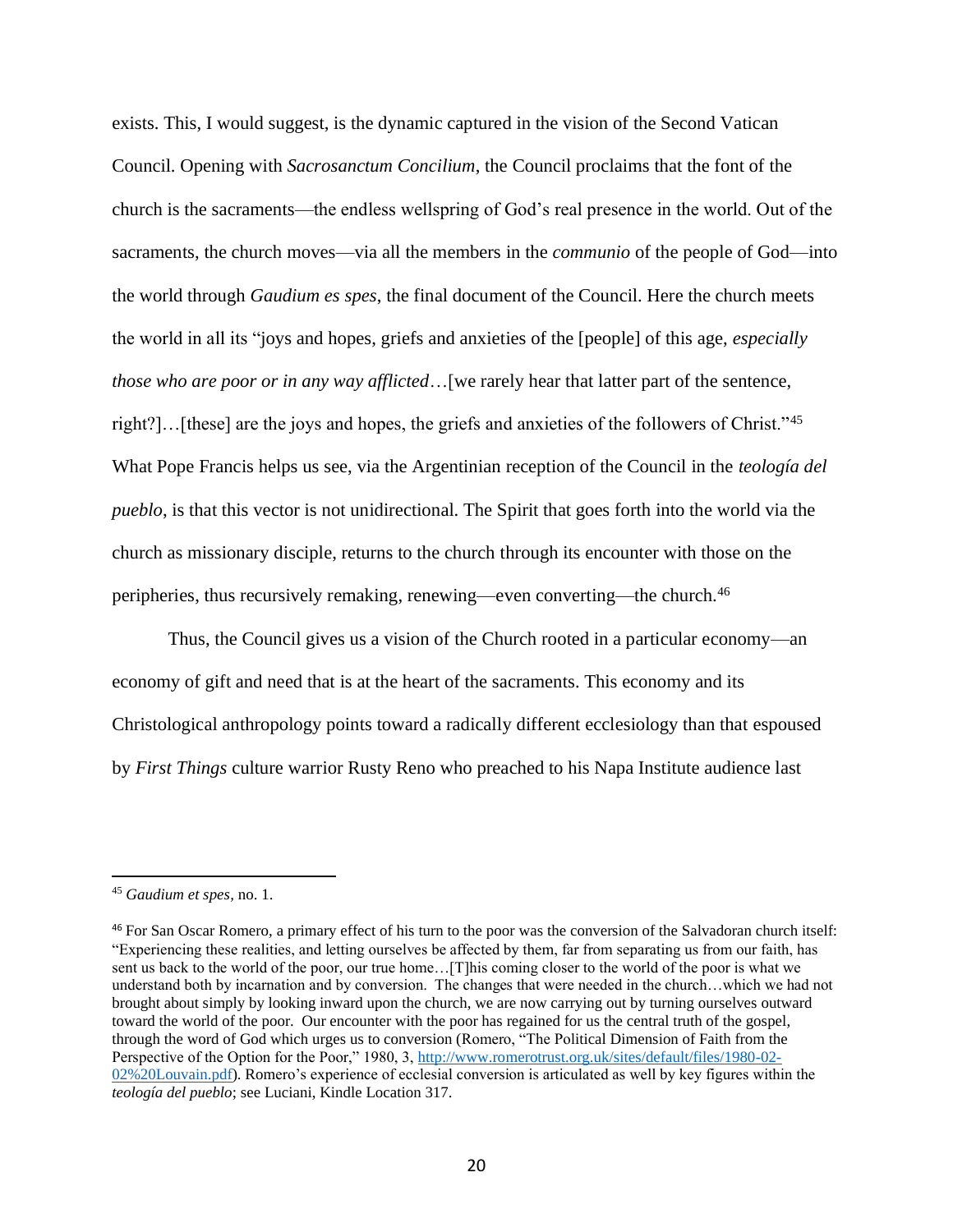summer that "We're in a season in which we need to rebuild *the walls* of the church."<sup>47</sup> This economy and its Christological anthropology points toward a radically different moral theology than that espoused by the culture warriors, not a biopolitics of neoliberalism but instead toward what we might call a "sacramental biopolitics"—a vision of Christian discipleship—both individual and corporate—informed first and foremost by the sacraments and the peripheries and the identity of the God who encounters us there.

## 4. A Sacramental (Bio)politics

Like Jesus in the synagogue, Pope Francis has unmasked the nihilistic idol at the center of this deadly variant of Catholic Americanism. And we know how the gospel passage ends. Jesus tripped the wire, and "the Pharisees went out and at once began to plot with the Herodians against him, discussing how to destroy him."<sup>48</sup> Jesus was crucified. War requires dead bodies.<sup>49</sup>

Though you might not know it, this war is apparently coming for us. You don't even need to move, it seems, to trip the wire. As George Weigel put it just this past November, paraphrasing—of all people—Leon Trotsky: "to my progressive Catholic friends I say: you may

 $47$  Emphasis added. "Today our problem is there is very little distinction between the church and the world. It is time to rebuild. Nehemiah returns to Jerusalem to rebuild the walls of the Temple. We're in a Nehemian moment in the 21st century where we rebuild the walls of the church so the world sees we are a fundamentally distinct institution that lives in accord with its own laws and principles, and not the principles and laws of the world," <https://www.ncronline.org/news/people/napa-institute-expands-fight-culture-war> (Aug. 4, 2021)

<sup>&</sup>lt;sup>48</sup> As scripture scholar Ched Myers notes, when Jesus asks the Pharisees whether it is lawful "to save life or to kill," he is not referring to the man with the withered hand. The Greek term translated as "kill" is *apokteinai* and is "always used by Mark in reference to political execution" (162). Thus, here Jesus is challenging their intention to kill him. See *Binding the Strong Man: A Political Reading of Mark's Story of Jesus* (Orbis, 1988).

<sup>49</sup> Elaine Scarry provides a detailed theoretical argument for this claim in her seminal book, *The Body in Pain: The Making and Unmaking of the World* (Oxford University Press, 1987).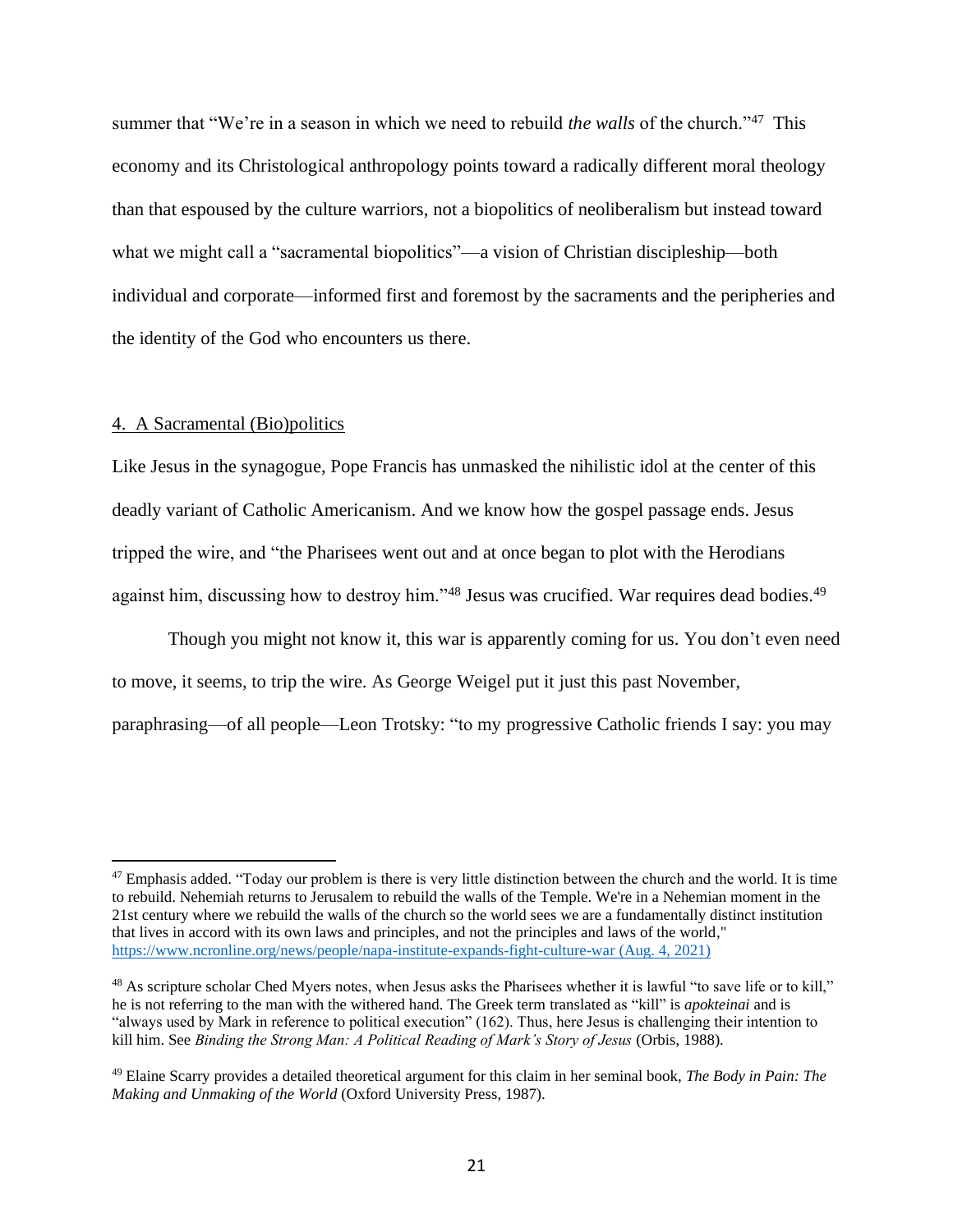not be interested in the culture war, but the culture war is interested in you—and everyone else."<sup>50</sup> So it appears that it's only a matter of time before it comes for us all.

But Jesus was raised and, we proclaim, is present in his body, the Church. Thus Pope Francis, the Vicar of Christ, declares: "Never again war!"<sup>51</sup> As he has insisted almost every day since February 24<sup>th</sup>: "God is only a God of peace. He is not a God of war, and those who support violence profane His name."<sup>52</sup>

In *Fratelli Tutti*, Pope Francis has called for a better kind of politics—a politics rooted in charity, in love, a politics that prioritizes and seeks peace and human flourishing. He outlines what that might look like for the usual political actors. But if our words are to have any meaning, that better kind of politics must start with the church. There can be no room for anyone who identifies as a "warrior," who profanes Christian witness by using the tactics of war.

As we envisage our way forward, our moral and intellectual traditions must no longer be shaped by a grasp for secular power gained by distorting Catholicism in service of particular political parties and ideologies, nor by, as Pope Francis has noted, "a disjointed multitude of [philosophical] doctrines to be imposed insistently."<sup>53</sup> Rather, the Council points us toward a framework that finds its structure, content, and norms in the sacraments (per *Sacrosanctum conciliium*) paired with Catholic social thought (per *Gaudium et spes*) and shaped by an understanding of each of us as a member of the *communio* of the Body of Christ (per Vatican II documents 2-15). Let me sketch three implications of such a framework.

<sup>50</sup> "Catholic Progressives and the Culture War," *First Things*, 11-17, 2021.

<sup>51</sup> *Fratelli Tutti*, no. 258.

<sup>52</sup> @Pontifex, March 13, 2022.

<sup>53</sup> Spadaro, 2013, p. 12.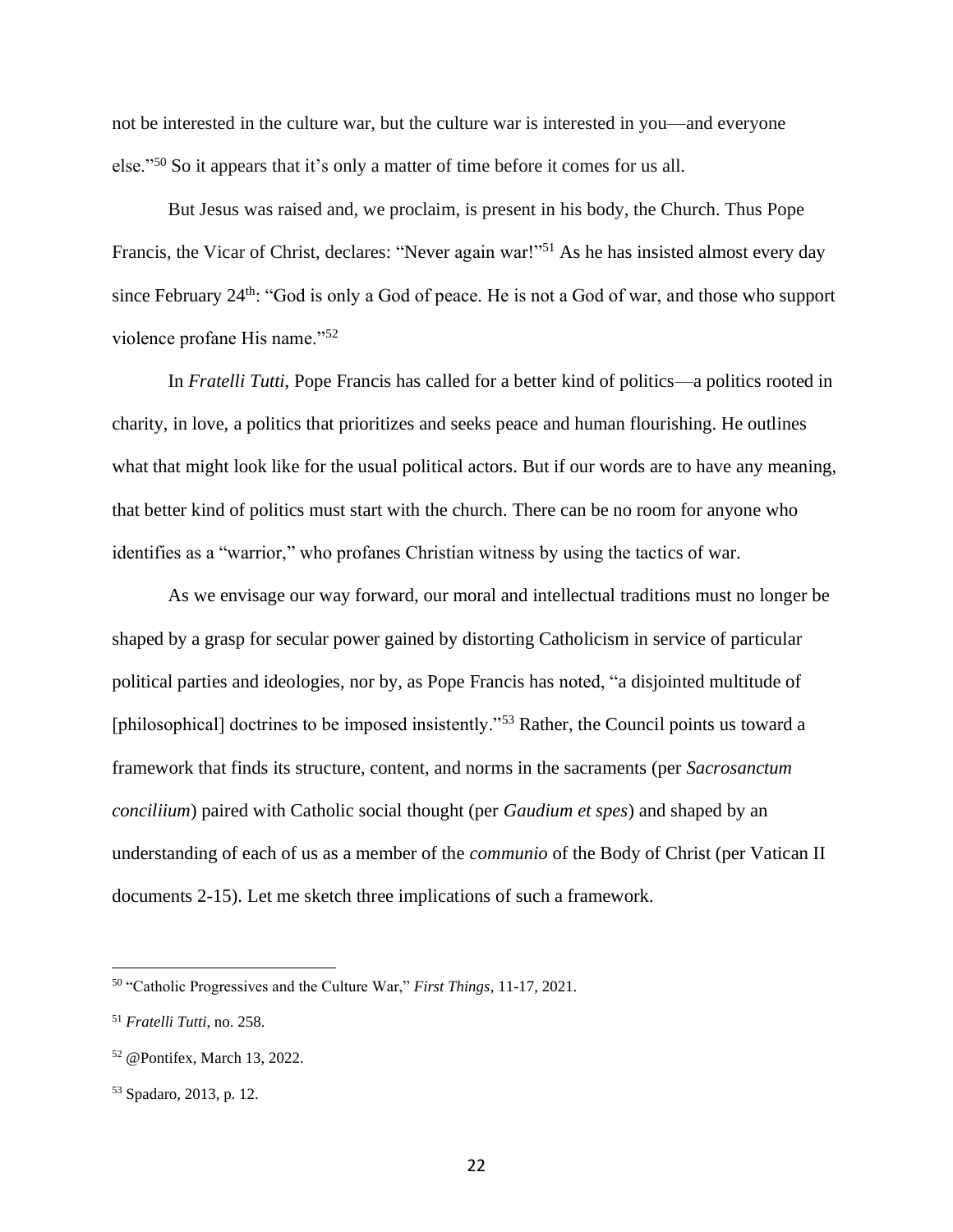First, such a sacramental-ecclesial framework would suggest that, via our Christological identity given in *Baptism*, Catholic moral reflection concerns first (not solely, but first) our own action and character as those reconfigured in Christ as missionary disciples—as both individuals and the corporate Body of Christ—rather than with policing the actions of others via lobbying for prohibitive, penalizing legislation carried out by secular authorities. Instead, it pushes us to ask: how might each and every parish wash the feet of homeless people—or refugees or ex-cons or AIDS patients or opioid users—not only as a symbolic gesture on Holy Thursday but via concrete, corporate, economic practices that bring them to the center of our churches, just as Jesus brought the man with the withered hand to the center of the synagogue?<sup>54</sup> How might bishops, one might ask, create and foster such a vibrant vision of the *corporate agency* of our parishes in our local communities as a first step in healing our moral fabric?

Second, such a sacramental-ecclesial framework would suggest that, as those reconfigured as embodiments of the Prince of Peace and gifted with the Sacrament of *Reconciliation*, our moral and intellectual traditions would be grounded at all times in the practices and tactics of peacemaking and reconciliation—commitments, for example, to the infinite dignity of each and every human person—even our enemies—in our actions and words; commitments to truth, honesty, and transparency; to reason, knowledge, and dialogue; to the practice of virtue, mercy, and the fruits of the Holy Spirit; and to the care and flourishing of all people, especially those who might be accidentally caught in the crossfire. It might also entirely reorient moral theology, helping us reimagine traditional issues, such as conflicts at the end of

<sup>54</sup> For the transformative power of such practice see, e.g., Kyle Childress, "Austin Heights and AIDS," in *On Moral Medicine: Theological Perspectives on Medical Ethics*, 3rd edition, ed. by M. Therese Lysaught and Joseph Kotva (Grand Rapids: William B. Eerdmans Publishers),

[https://www.google.com/books/edition/On\\_Moral\\_Medicine/4\\_\\_yBKLGRngC?hl=en&gbpv=1&dq=austin+heights](https://www.google.com/books/edition/On_Moral_Medicine/4__yBKLGRngC?hl=en&gbpv=1&dq=austin+heights+and+AIDS&pg=PA199&printsec=frontcover) [+and+AIDS&pg=PA199&printsec=frontcover.](https://www.google.com/books/edition/On_Moral_Medicine/4__yBKLGRngC?hl=en&gbpv=1&dq=austin+heights+and+AIDS&pg=PA199&printsec=frontcover)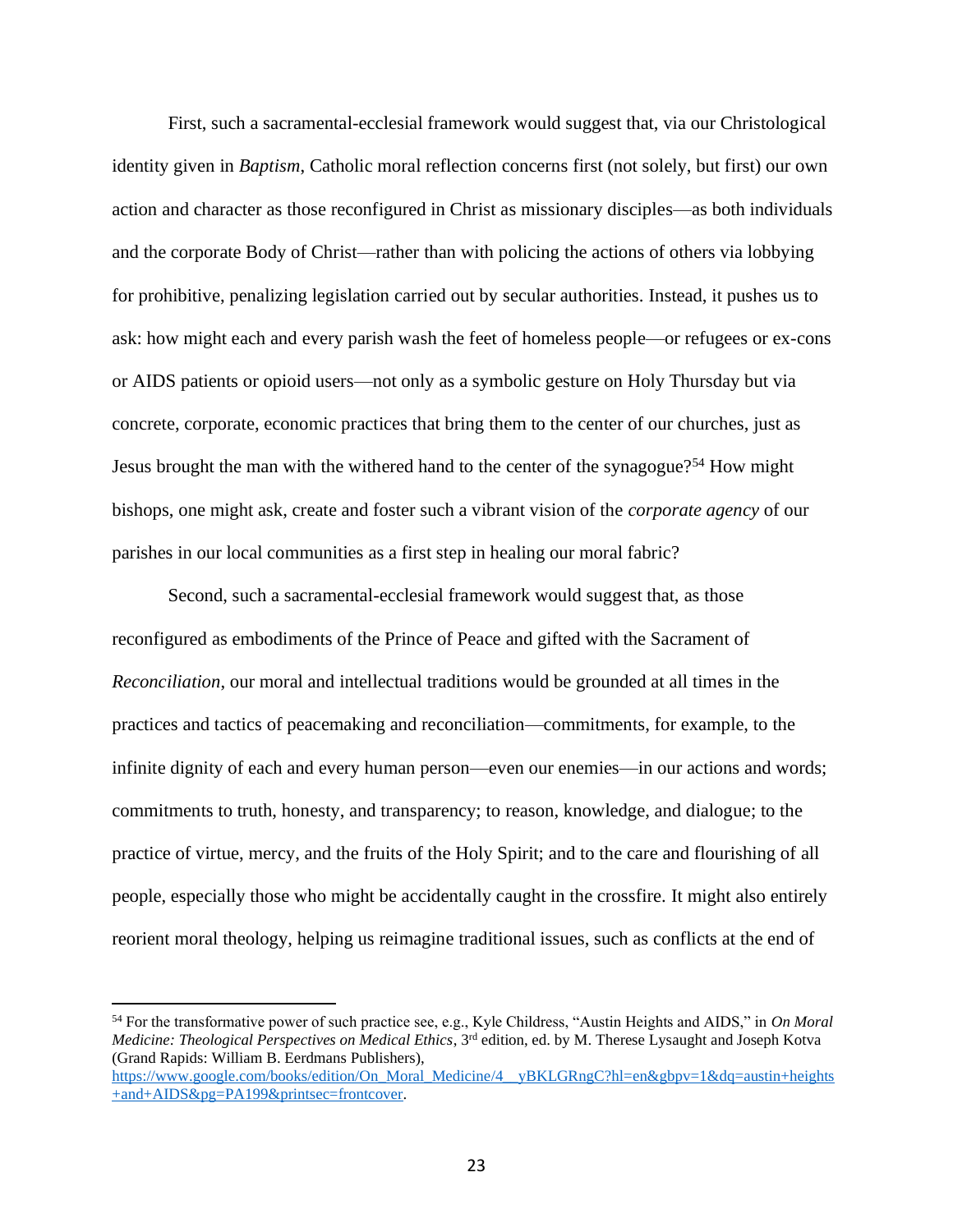life. It might help us see that a case like that of Terri Schiavo—which I am sure you all remember—is less about treatment decisions than about how tragedy fractures families and their need for reconciliation. It would critique the culture warriors who held vigil and stormed the media in her case, fomenting enmity and hatred rather than embodying the healing and reconciling presence of Christ to her family.<sup>55</sup> How might such a sacramental-ecclesial perspective provide a new, truly post-conciliar framework for the discipline of moral theology?

Finally, such a sacramental-ecclesial framework would suggest that, as a church grounded in the *Eucharist*, the Catholic tradition operates out of a different economic vision, an economy of gift. As Benedict XVI notes in *Deus Caritas Est*, "a Eucharist which does not pass over into the concrete practice of love is intrinsically fragmented."<sup>56</sup> Thus, a Catholic vision that emerges from the theological economy of the Eucharist and moves to the world, pushes us as Catholic intellectuals to draw on on a wider array of theoretical resources to make clear the economic and structural dimensions of every issue and to begin to reimagine correlative practices and structures.

At the beginning of *Fratelli Tutti,* Pope Francis speaks of Saint Francis and notes: "Wherever he went, he sowed seeds of peace and walked alongside the poor, the abandoned, the infirm and the outcast, the least of his brothers and sisters."<sup>57</sup> Let me close with a final gesture of

<sup>55</sup> For my analysis of the Schiavo case along these lines see: M. Therese Lysaught, "Love Your Enemies: Toward a Christoform Bioethic," in *Gathered for the Journey: Moral Theology in Catholic Perspective*, ed. by David M. McCarthy and M. Therese Lysaught (Grand Rapids: William B. Eerdmans Publishers, 2007), 307-328, [https://epublications.marquette.edu/cgi/viewcontent.cgi?article=1181&context=theo\\_fac.](https://epublications.marquette.edu/cgi/viewcontent.cgi?article=1181&context=theo_fac)

<sup>56</sup> Benedict XVI, *Deus Caritas Est*, no. 14.

<sup>57</sup> *Fratelli Tutti*, 2. Harvard political theorists Erica Chenoweth and Maria Stephan who have documented that in the twentieth century, "campaigns of nonviolent resistance were more than twice as effective as their violent counterparts," including in deeply totalitarian and violent contexts. Moreover, they found that it generally only takes mobilization of 3.5-5% of a group actively participating to ensure serious political change. Perhaps the neoliberals and culture warrior have been using this strategy. But if these authors are correct, the bar isn't that high for reclaiming our own church. Erica Chenoweth and Maria J. Stephan. *Why Civil [Resistance](http://cup.columbia.edu/book/978-0-231-15682-0/why-civil-resistance-works) Works: The Strategic Logic of [Nonviolent](http://cup.columbia.edu/book/978-0-231-15682-0/why-civil-resistance-works) Conflict* (New York, NY: Columbia University Press, August 2011).